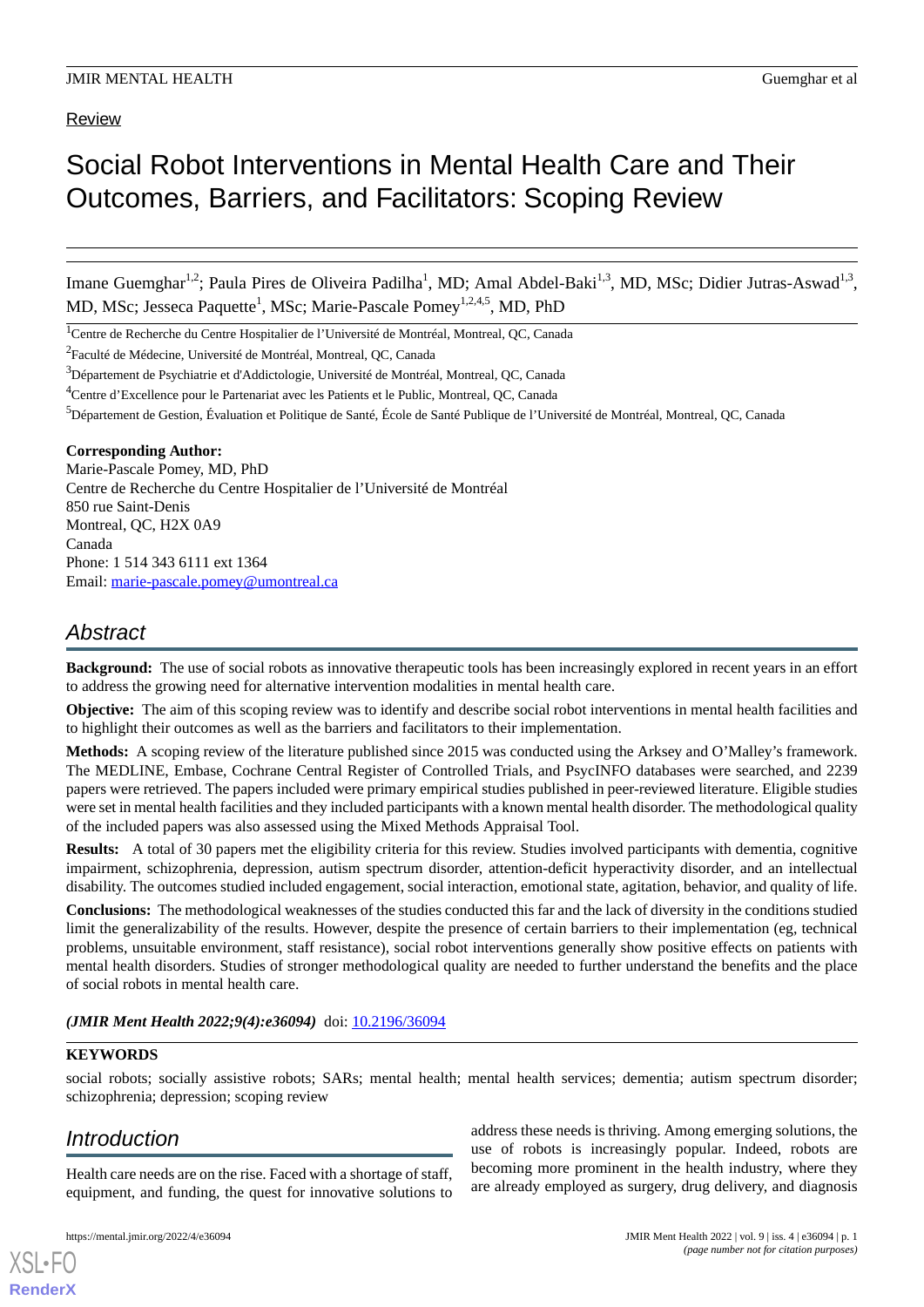devices [\[1](#page-8-0)]. Lately, the use of socially assistive robots (SARs) is attracting the interest of many researchers.

SARs (or social robots) are robots meant to provide assistance through social interaction [\[2](#page-8-1)]. Their built-in sound, image, and motion sensors enable them to respond autonomously to a user and his environment [\[3](#page-8-2)-[5\]](#page-8-3). SARs can be classified into 2 categories: companion and service-type robots. Although companion robots offer psychological support to the patient, service-type robots provide functional assistance to complete daily tasks [[5\]](#page-8-3). It is worth noting that while this distinction may be found in the literature, many social robots can be featured in both categories. SARs, often in animal or humanoid forms, have a variety of functionalities to engage a user's attention [[6](#page-8-4)[,7](#page-9-0)]. Animal-like robots are created to reproduce the physiological, psychological, cognitive, and socioemotional benefits of animal-assisted therapy without the associated inconveniences [[8-](#page-9-1)[11](#page-9-2)]. Real animals can cause allergies and evoke fear in some patients [[12\]](#page-9-3). Pet robots require much less maintenance and are considered a safer choice for therapy in a care setting [\[13](#page-9-4)]. The reduced noise level, the diminished workload requirement, and the lower costs are the additional benefits [\[14](#page-9-5),[15\]](#page-9-6). Pet robots generally fall into the category of companion robots. Conversely, SARs embodied in a humanoid appearance show the highest levels of acceptability and usability among participants. These robots, with humanlike facial features, communication modalities, and motion patterns, seem to create a more natural interaction [\[16](#page-9-7)-[22](#page-9-8)]. Some can converse, play music, and display images or videos. Others may even perform movements to demonstrate a set of physical exercises to an audience. Humanoid robots are usually considered to be service-type robots.

Although research is still in its early stages, SAR interventions have been carried out in a number of areas in health care. In pediatric research, studies suggest that social robots could contribute to the reduction of pain and distress in hospitalized children [[23,](#page-9-9)[24](#page-9-10)]. Other studies, including participants with autism spectrum disorders (ASDs), also showed that social robots could be used to teach certain behaviors and communication skills [[25-](#page-9-11)[27](#page-9-12)]. More often, studies with social robots are conducted with a geriatric population. With this population, it has been determined that SARs could be used to improve physical exercise and monitor health status [[28](#page-10-0)[,29](#page-10-1)]. In this respect, a recent randomized clinical trial found that social robots improved the adherence to medications and rehabilitation exercises in older adults with chronic obstructive pulmonary disease [\[30](#page-10-2)].

Currently, research with SARs is focused on their use in mental health care. In a paper published in 2015, Rabbitt et al [\[7](#page-9-0)] discussed social robots' applications in mental health care. Among numerous observations, it was pointed out that the clinical application of social robots was limited to few diagnoses. Indeed, numerous studies showed beneficial effects of social robots' intervention on the quality of life and well-being of people with dementia [[5\]](#page-8-3). Other mental health conditions were not given the same degree of consideration. It was also noted that the quality and amount of evidence available lacked strength. These elements were also raised in other reviews [\[31](#page-10-3)[,32](#page-10-4)]. To improve understanding of how social robots

[XSL](http://www.w3.org/Style/XSL)•FO **[RenderX](http://www.renderx.com/)** have been used to help people in mental health care in recent years, we conducted a scoping review to identify the outcomes, barriers, and facilitators of SAR interventions. Although there have been reviews of SAR use in other health care contexts, reviews solely focused on mental health care are lacking [\[33](#page-10-5)[-35](#page-10-6)]. Furthermore, recent reviews on SARs have either limited the scope of their review to a precise diagnosis, to an exact type of robot, or to a population of certain age [\[36](#page-10-7)-[39\]](#page-10-8). To fully understand how social robots could be used in mental health care, we chose to avoid such limits.

# *Methods*

The PRISMA-ScR (Preferred Reporting Items for Systematic Reviews and Meta-Analyses extension for Scoping Reviews) checklist was used as a guideline to ensure the methodological transparency of this review [[40\]](#page-10-9). This scoping review was conducted following the Arksey and O'Malley's framework [[41\]](#page-10-10). The framework consists of the following 5 stages.

#### **Stage 1: Identifying the Research Questions**

This scoping review addresses the following research questions:

- 1. What types of social robots have been used in mental health care in the past years?
- 2. What were the outcomes of social robot interventions?
- 3. What were the barriers and facilitators of their implementation?
- 4. Based on the results of our scoping review, what aspects require further research?

#### **Stage 2: Identifying Relevant Studies**

#### *Eligibility Criteria*

The following eligibility criteria were established to guide the literature review:

- 1. Date of publication: The field of robotics is ever changing, and improvements are made at an astonishing speed. The limitations identified several years ago are not the same as those currently encountered. Since we wanted an up-to-date portrait of the use of social robots in mental health care, we reviewed all publications only from 2015 to the present.
- 2. Language of publication: The language of the studies was restricted to English.
- 3. Study design: Included papers were restricted to primary empirical studies (eg, quantitative, qualitative, or mixed methods) published in the peer-reviewed literature. Publications were excluded if they were considered gray literature (eg, reports, theses, newsletters).
- 4. Setting: Eligible studies were set in mental health facilities. Hospitals and nursing homes were included. Studies set in patients' own homes were excluded. Studies set in schools were also excluded.
- 5. Population: Participants of eligible studies had a mental health disorder. A mental health disorder was defined as the existence of a clinically recognizable set of symptoms or behavior associated in most cases with distress and with interference with personal functions according to the International Classification of Diseases, 10th edition [[42\]](#page-10-11). No restrictions were applied on the population age.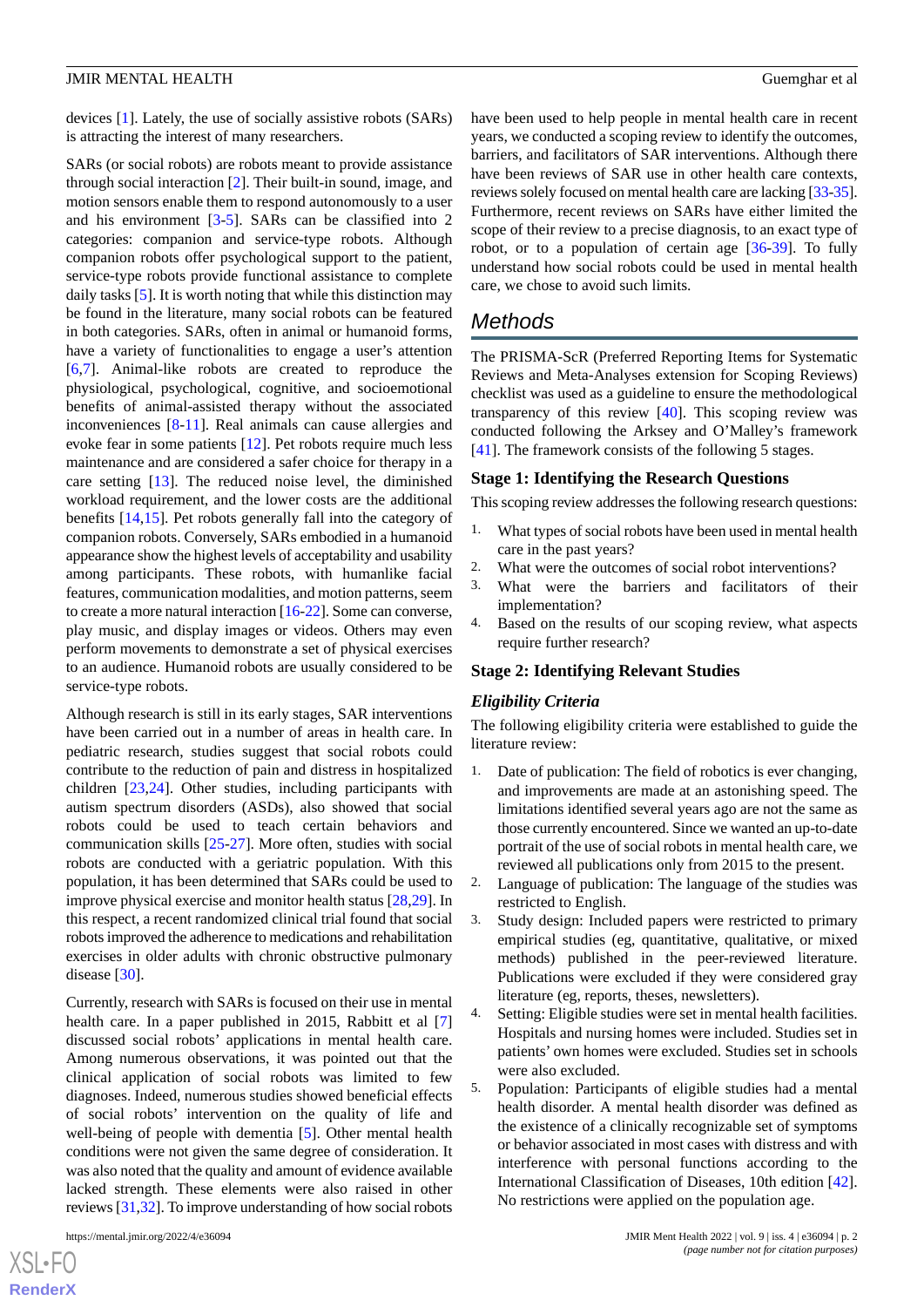6. Program of care or intervention: Eligible studies implemented an evidence-based social robot program or intervention in mental health facilities. Teaching programs involving social robots were excluded. For instance, interventions using robots to teach communication skills to participants with ASDs were excluded. Brain training programs where robots provided exercises to improve cognition and memory in people with dementia were also excluded for the same reason.

# *Search Strategy*

The following electronic databases were searched using the Ovid research platform: MEDLINE, Embase, Cochrane Central Register of Controlled Trials, and PsycINFO. The search strategy was developed in Ovid MEDLINE. It consisted of keywords and subject headings ([Textbox 1\)](#page-2-0). It was subsequently adapted for other databases. The final search strategy was validated by an experienced librarian to ensure that the literature was covered in a comprehensive manner. The electronic databases were first searched on March 26, 2021 and then searched again on November 2, 2021.

#### <span id="page-2-0"></span>**Textbox 1.** Search strategy in Ovid MEDLINE.

[psychology.fs. AND Robotics/] OR Self-Help Devices/px [Psychology] OR companion robot\* OR social robot\* OR human\* robot\* OR robopet\* OR (Social\* adj2 robot\*) OR (pet\* adj1 robot\*) OR (therap\* adj1 robot\*) OR (animal\* adj1 robot\*) OR non-human\* robot\* OR (interacti\* adj1 robot\*)

AND

psychiatr\* OR dementia OR schizophreni\* OR autis\* OR depress\* OR isolat\* OR solitude OR alzheimer\* OR mental\* OR psycholog\* OR anxiet\* OR Neurodegenerative Diseases/px [Psychology] OR exp Mental Health/OR exp Mental Disorders/OR exp Mental Health Services/OR Mental Healing/px [Psychology] OR exp Psychiatry/OR psychology/OR psychology, positive/OR psychology, adolescent/OR psychology, child/OR cognitive science/OR psychology, developmental/OR psychology, clinical/OR psychology, comparative/OR psychology, educational/OR psychology, experimental/OR psychology, medical/OR psychology, social/OR exp Autism Spectrum Disorder/OR exp Anxiety/OR exp Schizophrenia/OR exp Psychotic Disorders/OR exp Neurocognitive Disorders/OR exp Dementia/OR Hospitals, Isolation/OR Depression/OR exp Anxiety Disorders/OR Cognitive Dysfunction/

## **Stage 3: Study Selection**

Screening was carried out using the Rayyan reference management tool. After duplicates were removed, 2239 titles and abstracts were assessed for eligibility by 2 independent reviewers (IG and JP). To confirm understanding of the eligibility criteria, screening of the first 50 papers was pilot tested. If necessary, the criteria were redefined to ensure consistency between the reviewers. Subsequently, the full texts were evaluated to confirm inclusion. A senior reviewer (MPP) was consulted when consensus could not be achieved through discussions, and all exclusions were documented. Thirty papers were included in the scoping review. The screening process is detailed in the PRISMA flow diagram shown in [Figure 1.](#page-3-0)

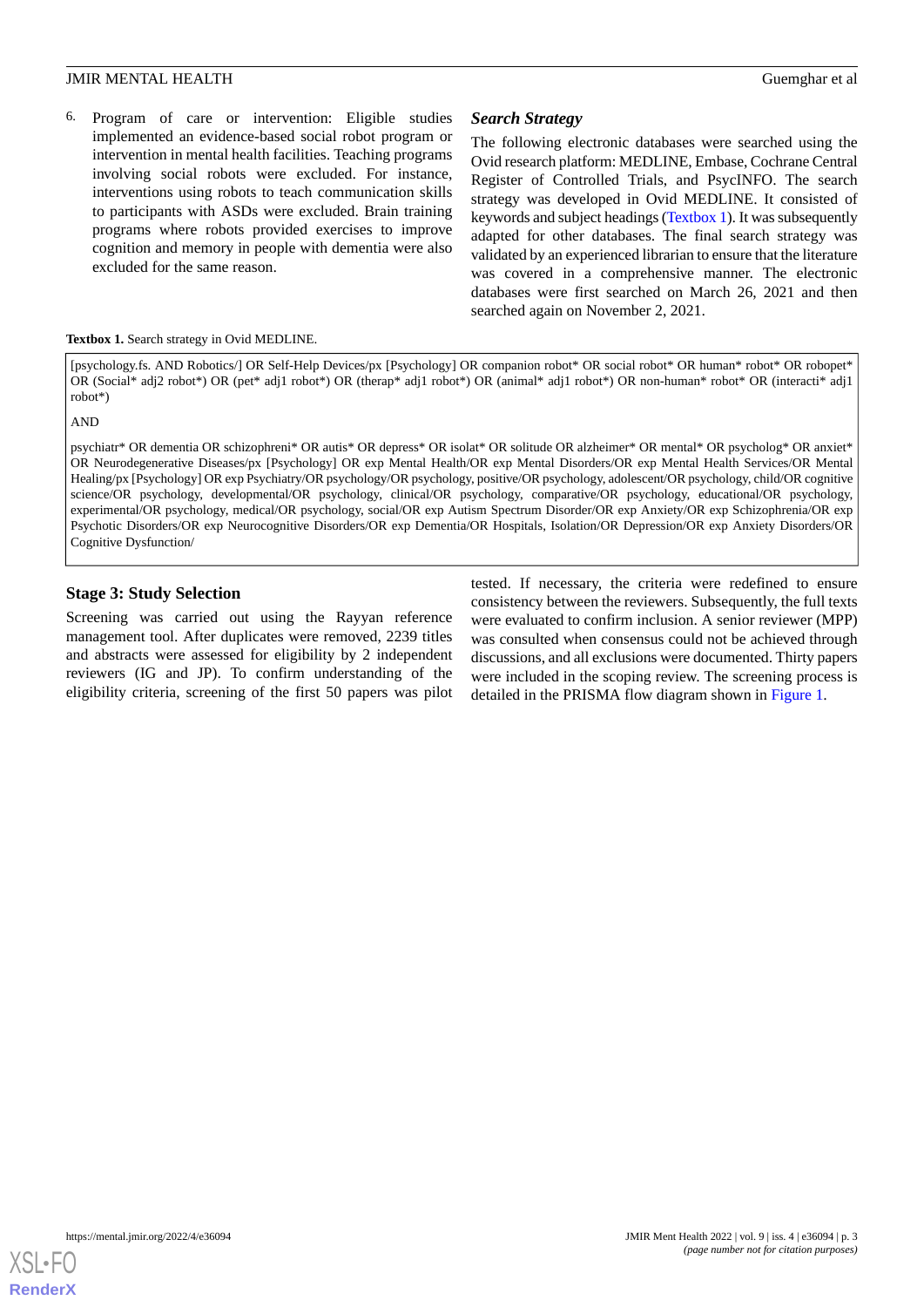<span id="page-3-0"></span>



## **Stage 4: Charting the Data**

The 30 papers selected for this review were tabulated in Microsoft Excel. A data extraction grid was developed, and 2 reviewers collected the data. The following data were extracted from the selected papers: (1) descriptive characteristics (eg, author, year, country, publication date, setting, study design, participants' characteristics), (2) social robot interventions and outcomes, (3) implementation strategies as defined by the Effective Practice and Organization of Care (EPOC) taxonomy [[43\]](#page-10-12), and (4) barriers and facilitators encountered during the implementation as defined by the Consolidated Framework for Implementation Research (CFIR) [[44\]](#page-10-13). The methodological quality of the included studies was assessed using the 2018 version of the Mixed Method Appraisal Tool [\[45](#page-10-14)]. Each publication was assessed independently by 2 raters (IG and PPdOP). Differences in appraisal were discussed until consensus was reached.

# **Stage 5: Collating, Summarizing, and Reporting the Results**

The characteristics of the included studies (eg, author, year, publication date, study design/method, participants' characteristics) were described. Interventions and their outcomes were summarized and tabulated. Tables were also used to

[XSL](http://www.w3.org/Style/XSL)•FO **[RenderX](http://www.renderx.com/)**

present implementation strategies as well as barriers and facilitators.

# *Results*

## **Characteristics of the Included Studies**

Thirty papers were included in this scoping review [[8](#page-9-1)[-10](#page-9-13),[16](#page-9-7)[,18](#page-9-14)-[22,](#page-9-8)[46](#page-10-15)-[66\]](#page-11-0). Studies used 15 different social robots. Eighteen studies used animal-shaped robots, among which the PARO seal robot was used most often (n=12), followed distantly by the AIBO dog robot  $(n=2)$ . Two studies also used cat robots of different brands: JustoCat (n=1) and Joy For All (n=1). One study used both cat and dog Hasbro robots. Finally, 1 study used a robotic sheep. Seven studies used humanoid robots: NAO (n=2), CommU (n=1), Kabochan (n=1), MARIO KOMPAÏ  $(n=1)$ , Pepper  $(n=1)$ , and Telenoid  $(n=1)$ . Three studies used other types of robots: Chapit (n=1), CuDDler (n=1), and PaPeRo (n=1). The included papers were published between 2015 and 2021 in a variety of peer-reviewed journals (5 were published in 2015, 3 in 2016, 5 in 2017, 3 in 2018, 3 in 2019, 9 in 2020, and 2 in 2021).

Ten publications were quantitative nonrandomized studies, 8 were designed as randomized controlled trials, 6 were qualitative studies, 5 were mixed method studies, and 1 was a quantitative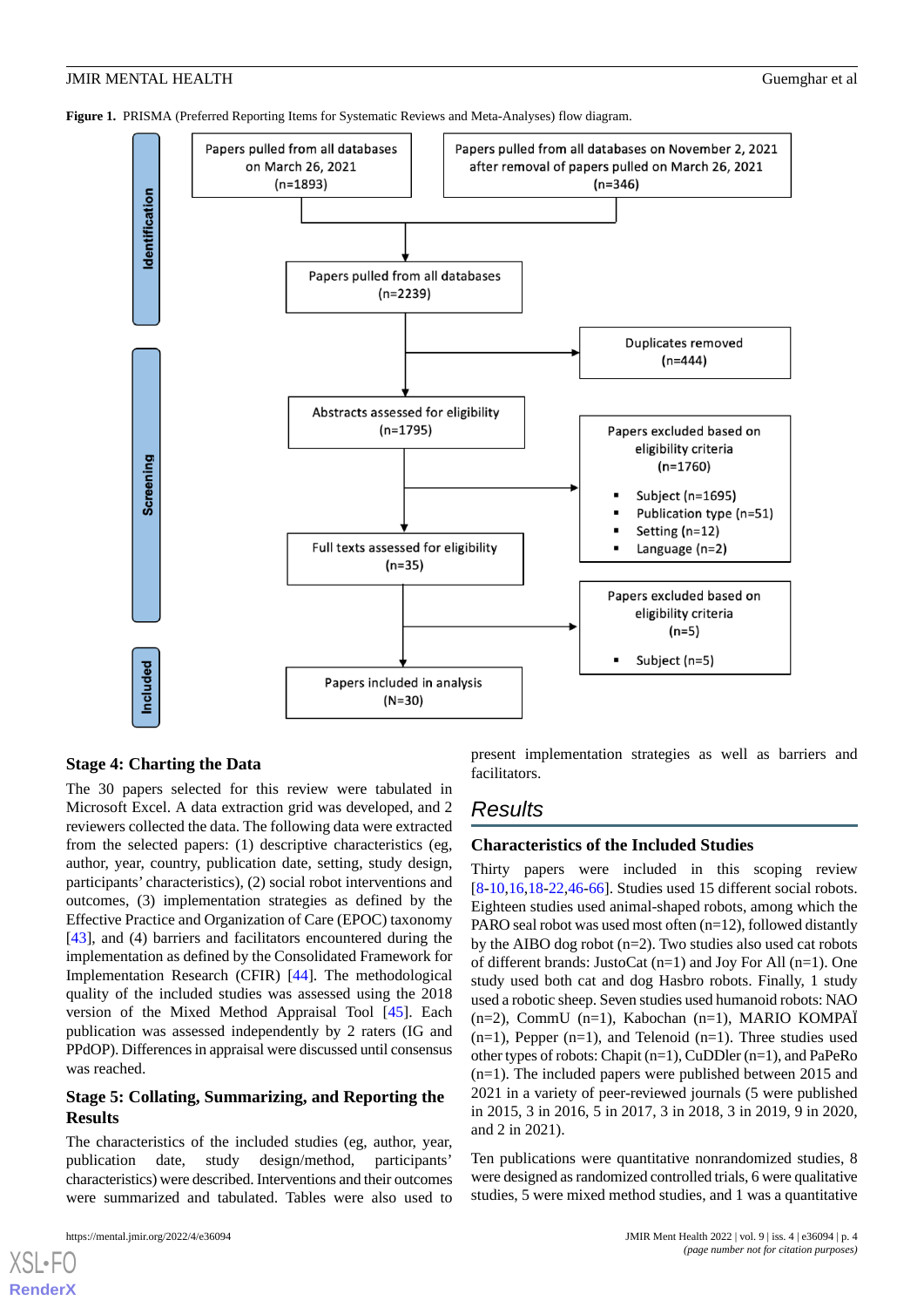descriptive study. Studies were set in Australia (n=5), Japan  $(n=5)$ , Netherlands  $(n=3)$ , United States  $(n=3)$ , Norway  $(n=1)$ , Taiwan (n=2), Canada (n=1), China (n=1), France (n=1), New Zealand  $(n=1)$ , Spain  $(n=1)$ , Sweden  $(n=1)$ , and Kazakhstan (n=1). Three publications reported on a multicenter study set in Ireland, Italy, and in the United Kingdom.

The sample size of the included studies ranged from between 1 and 415 participants. In 2 studies, the participants were children. In another study, participants were adults of various ages. The other 27 publications reported on studies conducted on a geriatric population. In accordance with the eligibility criteria, all studies involved participants with a mental health disorder. Twenty-four papers reported on participants with

dementia. Other studies involved participants with a cognitive impairment (n=2), schizophrenia (n=2), depression (n=1), ASD  $(n=2)$ , attention-deficit hyperactivity disorder  $(n=1)$ , and intellectual disability (n=1). A catalog of the included papers [[8-](#page-9-1)[10,](#page-9-13)[16,](#page-9-7)[18-](#page-9-14)[22,](#page-9-8)[46-](#page-10-15)[66\]](#page-11-0) describing studies, samples, interventions, and main findings collected in our review is available in [Multimedia Appendix 1](#page-8-5). The EPOC implementation strategies discussed in each paper are compiled in [Table 1.](#page-4-0) Note that the terms "education" and "educational" do not refer to the intervention but rather to the implementation. For example, educational meetings may refer to training sessions during which the functions of the robots are explained to the staff involved in the intervention.

<span id="page-4-0"></span>**Table 1.** Effective Practice and Organization of Care implementation strategies discussed in the included papers.

| Implementation                                    | References for the included papers          |
|---------------------------------------------------|---------------------------------------------|
| Communities of practice                           | [10, 18, 56]                                |
| Continuous quality improvement                    | [47]                                        |
| Educational games                                 | [59, 62, 63]                                |
| Educational materials                             | $[9,16,49,51,55,56,62-64,66]$               |
| Educational meetings                              | [8,9,16,46,49,51,54,57,60,64,66]            |
| Educational outreach visits or academic detailing | [16]                                        |
| Interprofessional education                       | [66]                                        |
| Local consensus processes                         | $[8,9,16,22,46,48,49,52,55,57,60,61,65,66]$ |
| Managerial supervision                            | [51, 53, 56]                                |
| Patient-mediated interventions                    | [10,16,18,21,48,54,57,59,61,63.65]          |
| Routine patient-reported outcome measures         | $\lceil 10 \rceil$                          |
| Tailored interventions                            | [18,21,22,48,49,53,56,57,59,62,65,66]       |

## **Mental Health Outcomes**

In most cases, studies assessed the impact of social robots on engagement, social interaction, emotional state, agitation, behavior, and quality of life. The majority reported positive results on patients' quality of life, including reduced loneliness and isolation [\[18](#page-9-14),[48,](#page-10-17)[51](#page-11-6),[59\]](#page-11-2) and improvements in mood and anxiety [[9](#page-9-15)[,18](#page-9-14)-[20,](#page-9-17)[48](#page-10-17),[53,](#page-11-15)[56](#page-11-1),[60,](#page-11-11)[61](#page-11-13),[66\]](#page-11-0) and agitated behaviors [[9,](#page-9-15)[47](#page-10-16),[52](#page-11-12)]. Feelings of comfort or reduced stress following social robot interventions were also described [[51,](#page-11-6)[52](#page-11-12),[66\]](#page-11-0), although 1 study including participants with cognitive decline showed changes in the electroencephalogram, which were indicative of increased stress [[50\]](#page-11-16). In some studies that focused on participants with dementia, SARs appeared to increase social engagement between patients, caregivers, and family members [[8,](#page-9-1)[16](#page-9-7)[,18](#page-9-14)[,20](#page-9-17),[21](#page-9-16),[47](#page-10-16),[49,](#page-11-5)[52,](#page-11-12)[53](#page-11-15)[,58\]](#page-11-17). Further, SARs were emphasized as an alternative to alleviate the burden of caregivers, since they could free up time allowing carers to partake in other professional or daily tasks [\[16](#page-9-7)[,20](#page-9-17)[,47](#page-10-16),[63\]](#page-11-4). Furthermore, the use of social robots could enhance communication skills and improvements in joint attention among children with ASD, as described in the study by Kumazaki et al [\[22](#page-9-8)].

# **Barriers and Facilitators to the Implementation of Social Robots in Mental Health Facilities**

Some barriers and facilitators were identified in the 30 included publications, using the CFIR as a guide to present the results in an adapted form. Three of the 5 domains in the CFIR were identified in this study: intervention characteristics, which refers to the key attributes of the intervention, called by the authors as "technical category;" inner setting, which refers to the features of the implementing organization, called by the authors as "organizational category;" and the characteristics of the individuals involved in the implementation, called by the authors as "clinical category." A summary of these is presented in [Table](#page-5-0) [2.](#page-5-0)

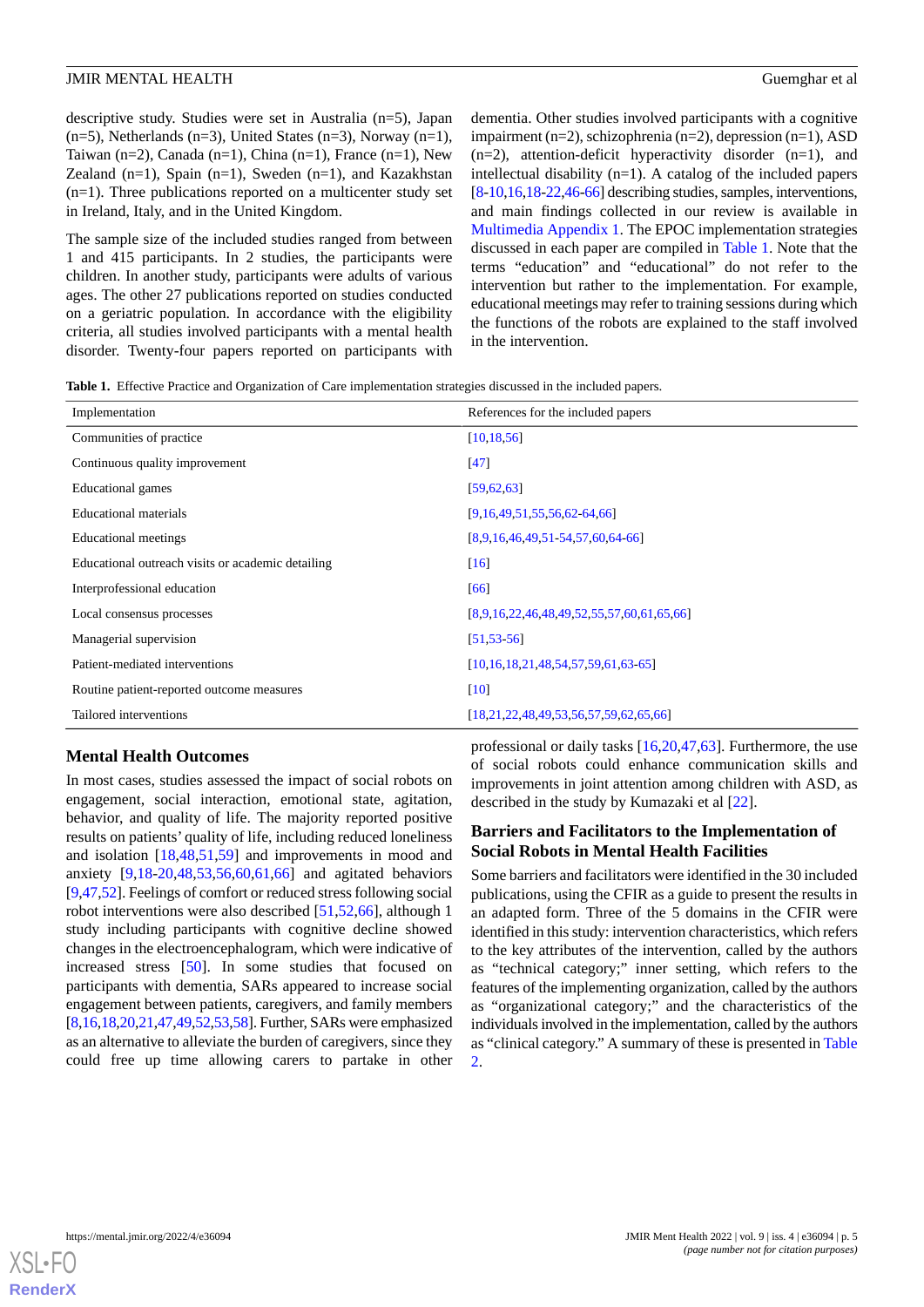<span id="page-5-0"></span>**Table 2.** Barriers and facilitators to the implementation discussed in the included papers.

| Factors             |                                                              | References of the papers            |
|---------------------|--------------------------------------------------------------|-------------------------------------|
| <b>Barriers</b>     |                                                              |                                     |
|                     | Organizational                                               |                                     |
|                     | Noisy environment during interaction                         | [16, 18, 48]                        |
|                     | Storage area necessary                                       | $[46]$                              |
|                     | Charging necessary                                           | $[46]$                              |
|                     | Hygiene measures necessary                                   | $[46]$                              |
|                     | Staff/caregivers resistant to implementation                 | [18, 66]                            |
|                     | Increased workload for staff/caregivers                      | [8,66]                              |
|                     | Frequency of sessions not adapted to patients' needs         | [61]                                |
|                     | <b>Clinical</b>                                              |                                     |
|                     | Participants with an advanced cognitive decline              | $[18-20,54,66]$                     |
|                     | Participants with a hearing impairment                       | [20, 63]                            |
|                     | Difficult disengagement after the robot's removal            | $[55]$                              |
|                     | Risk of deception                                            | [49,51,66]                          |
|                     | Participants with a language impairment                      | [50]                                |
|                     | Interaction with the robot seemed infantilizing              | [8, 51]                             |
|                     | Participants feared the robot                                | $[22]$                              |
|                     | Participants misunderstood the purposes of the study         | $\lbrack 8 \rbrack$                 |
|                     | Frustrating interruption of activities                       | $[57]$                              |
|                     | <b>Technical</b>                                             |                                     |
|                     | Robot was difficult to understand                            | [16, 21, 63]                        |
|                     | Robot's touchscreen was difficult to use                     | [16, 48]                            |
|                     | Robot's voice recognition system was deficient               | [18, 48]                            |
|                     | Limited visibility of the robot's screen display             | $[21]$                              |
|                     | Robot's speech rhythm deficient (too fast, long pauses, etc) | [21, 62, 63]                        |
|                     | Robot was too noisy                                          | [8, 56, 61]                         |
|                     | Connection between devices was unstable                      | [8]                                 |
|                     | Robot was fragile                                            | [8]                                 |
|                     | Robot was heavy                                              | [8,61]                              |
|                     | Robot was too big                                            | [8]                                 |
|                     | Robot interrupted conversations                              | $[63]$                              |
|                     | Robot spoke a limited number of languages                    | [19, 48]                            |
| <b>Facilitators</b> |                                                              |                                     |
|                     | Organizational                                               |                                     |
|                     | Staff/caregivers had a positive perception of the robot      | [18, 46, 66]                        |
|                     | Staff/caregivers received training                           | [8,9,16,22,46,49,51,55,57,60,64,66] |
|                     | Staff/caregivers promoted the use of the robot               | [46, 66]                            |
|                     | Robot was easily available                                   | [10, 47]                            |
|                     | Low cost                                                     | [10, 19, 47]                        |
|                     | Robot was named by participants                              | $[55]$                              |
|                     | Demonstration at the beginning of the intervention           | [21, 53, 56]                        |
|                     | Intervention did not replace usual activities                | $[49]$                              |

[XSL](http://www.w3.org/Style/XSL)•FO **[RenderX](http://www.renderx.com/)**

https://mental.jmir.org/2022/4/e36094 JMIR Ment Health 2022 | vol. 9 | iss. 4 | e36094 | p. 6 *(page number not for citation purposes)*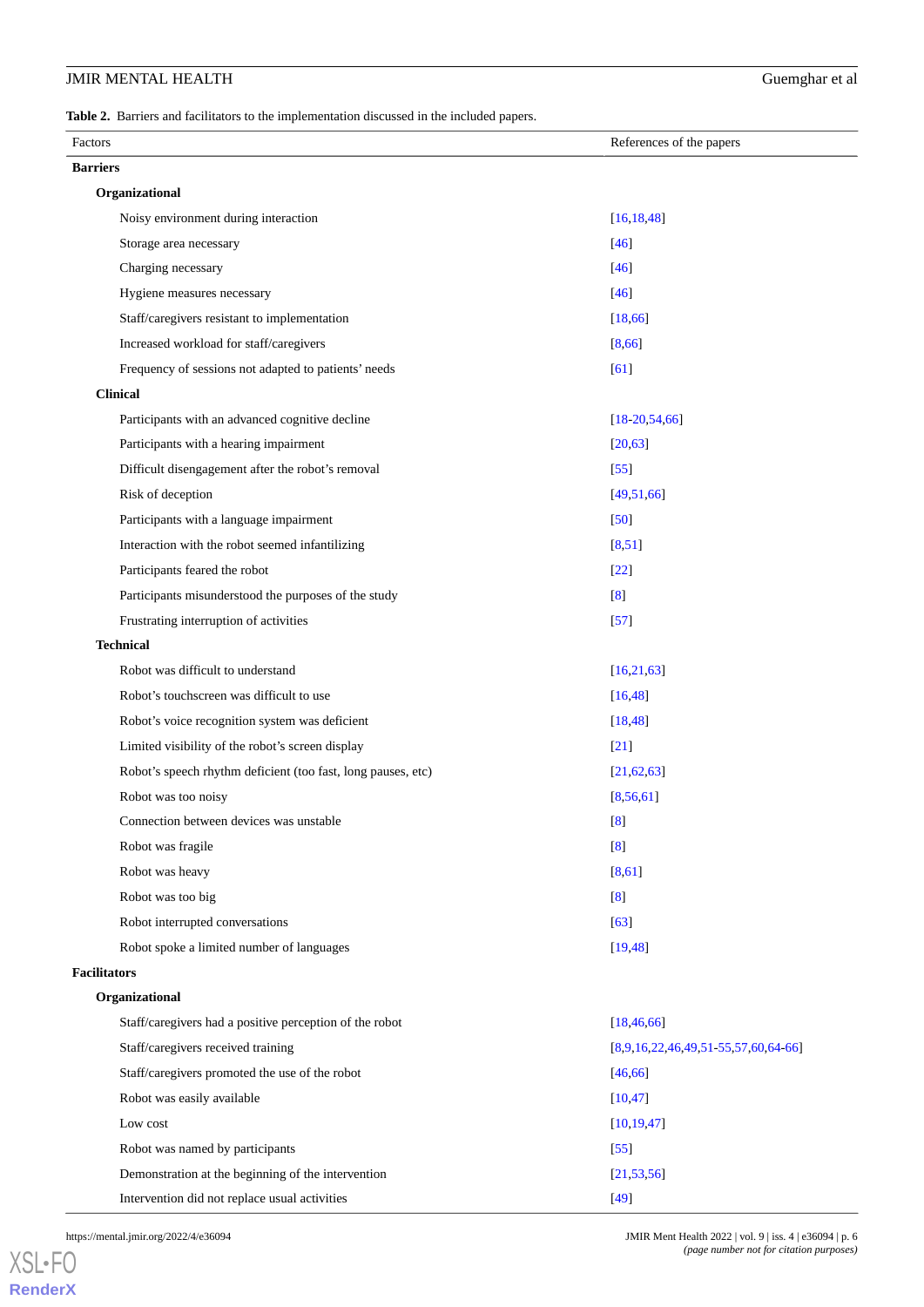| Factors                                                                  | References of the papers         |
|--------------------------------------------------------------------------|----------------------------------|
| Hygiene measures were easily applicable                                  | $\left[51\right]$                |
| Participants were given ownership of their robot                         | [10]                             |
| Cleaning protocol was developed                                          | [66]                             |
| Sessions were carried out in a quiet separate room                       | [8,53,54,56]                     |
| Exclusion of patients uninterested by the robot                          | [53, 54]                         |
| Activities with the robot were organized (eg, bingo, listening to music) | $\left[53\right]$                |
| Verbal/written instructions for staff/caregivers                         | [53, 56]                         |
| Length of sessions were flexible                                         | [16, 56]                         |
| Facilitator was present during sessions                                  | [8,49,56,62,63]                  |
| <b>Technical</b>                                                         |                                  |
| Robot's appearance was pleasing                                          | [10, 16, 18, 21, 22, 47, 51, 61] |
| Addition of stylus pen to facilitate the use of the robot's touchscreen  | [16, 48]                         |
| Robot was easy to use, little training required                          | [21, 47]                         |
| Robot was responsive to patients' touch                                  | [9,47,66]                        |
| Robot's speech modalities were adequate                                  | [61, 66]                         |
| Robot was voice- and face-activated                                      | [21]                             |
| Robot's sound was clear                                                  | [10, 21, 22, 62]                 |
| Robot's voice/face recognition feature was adequate                      | $\left[21\right]$                |
| Contextual interaction (intervention within augmented reality display)   | [49]                             |
| Robot had entertaining features (apps, images, music)                    | [16, 18, 21, 48, 63]             |

Barriers to implementation were primarily related to the characteristics of social robots, such as their physical attributes (eg, weight, size, sound, overall appearance) [[8](#page-9-1)[,56](#page-11-1),[61\]](#page-11-13). Technical issues (eg, connection instability, fragility and susceptibility to damages, deficient speech recognition, complexity of operating the touchscreen and preprogrammed functions, limited visibility of the robot's screen display) were mentioned as barriers [[8](#page-9-1),[16,](#page-9-7)[18,](#page-9-14)[21](#page-9-16)[,48](#page-10-17)]. Furthermore, organizational, and institutional barriers in mental health facilities such as space allocation (eg, lack of an adequate space for interactions with SARs, lack of storage area), background noises during participants' interaction, and uncertainty on how to delineate hygiene concerns were reported [\[16](#page-9-7),[18](#page-9-14)[,46](#page-10-15),[48\]](#page-10-17). Negative attitudes toward social robots by staff and caregivers (eg, fear of job replacements by robots) were emphasized in 2 studies in our review [\[18](#page-9-14),[66\]](#page-11-0). However, some stakeholders developed positive perceptions toward social robots after witnessing their positive impacts, as reported by Bemelmans et al [[67\]](#page-11-18).

Most of the identified facilitators correspond with the identified barriers. For instance, the characteristics of the social robots, such as the robot's appearance, ease of use, and technical functions (eg, the robot's adequate speech modalities, the robot's responsiveness to patients touch, the robot's clear sound, the robot's appropriate voice and face recognition) were seen as enablers [\[9](#page-9-15),[10,](#page-9-13)[16,](#page-9-7)[18](#page-9-14)[,21](#page-9-16),[22](#page-9-8),[47,](#page-10-16)[51](#page-11-6)[,61](#page-11-13),[66](#page-11-0)]. Less noisy robots were less likely to distress the interlocutor, notably in children with ASD [\[22](#page-9-8),[62\]](#page-11-3). Further, the ability to adapt the robot's functions to participants' preferences and customize the modes of robot interaction through apps were identified as implementation

[XSL](http://www.w3.org/Style/XSL)•FO **[RenderX](http://www.renderx.com/)**

facilitators  $[16,18,21,48,49,59,63]$  $[16,18,21,48,49,59,63]$  $[16,18,21,48,49,59,63]$  $[16,18,21,48,49,59,63]$  $[16,18,21,48,49,59,63]$  $[16,18,21,48,49,59,63]$  $[16,18,21,48,49,59,63]$  $[16,18,21,48,49,59,63]$  $[16,18,21,48,49,59,63]$  $[16,18,21,48,49,59,63]$  $[16,18,21,48,49,59,63]$ . An introduction phase with training and familiarization also facilitated greater acceptance to social robots [[16,](#page-9-7)[21](#page-9-16),[22,](#page-9-8)[53](#page-11-15),[56,](#page-11-1)[65](#page-11-14)]. Organizational and institutional facilitators such as easily applicable hygiene measures, flexibility in the number and duration of sessions to match users' needs, and appropriate and quiet spaces for interactions were also identified as facilitators [[8](#page-9-1)[,16](#page-9-7),[51,](#page-11-6)[53,](#page-11-15)[54](#page-11-9)[,56](#page-11-1)].

## *Discussion*

#### **Principal Findings**

Overall, our review aimed to evaluate how social robots have been used to influence clinical outcomes in mental health care and the main barriers and facilitators encountered during their implementation. Our review includes 15 different social robots, and interventions ranged generally from positive to mixed results, although the statistical significance was not considered in some of the studies [\[8](#page-9-1),[10](#page-9-13)[,20](#page-9-17),[22](#page-9-8)[,51](#page-11-6),[59](#page-11-2)[,62](#page-11-3),[64\]](#page-11-8). Most of the studies had very small sample sizes, a very brief duration, and had no follow-up measurements, which might make it difficult to conclude about the efficacy of the interventions [[9](#page-9-15)[,10](#page-9-13),[16,](#page-9-7)[18,](#page-9-14)[46](#page-10-15)[-51](#page-11-6),[57](#page-11-10)[,61](#page-11-13),[66\]](#page-11-0). In 2 of them, the intervention was not clearly described [[47,](#page-10-16)[63](#page-11-4)]. These methodological limitations were also highlighted in previous reviews of SAR use in mental health services [[3,](#page-8-2)[36](#page-10-7)].

Almost all of the studies included in this review focused on providing comfort, well-being, and companionship to the study participants. Only a minority used SARs to implement a specific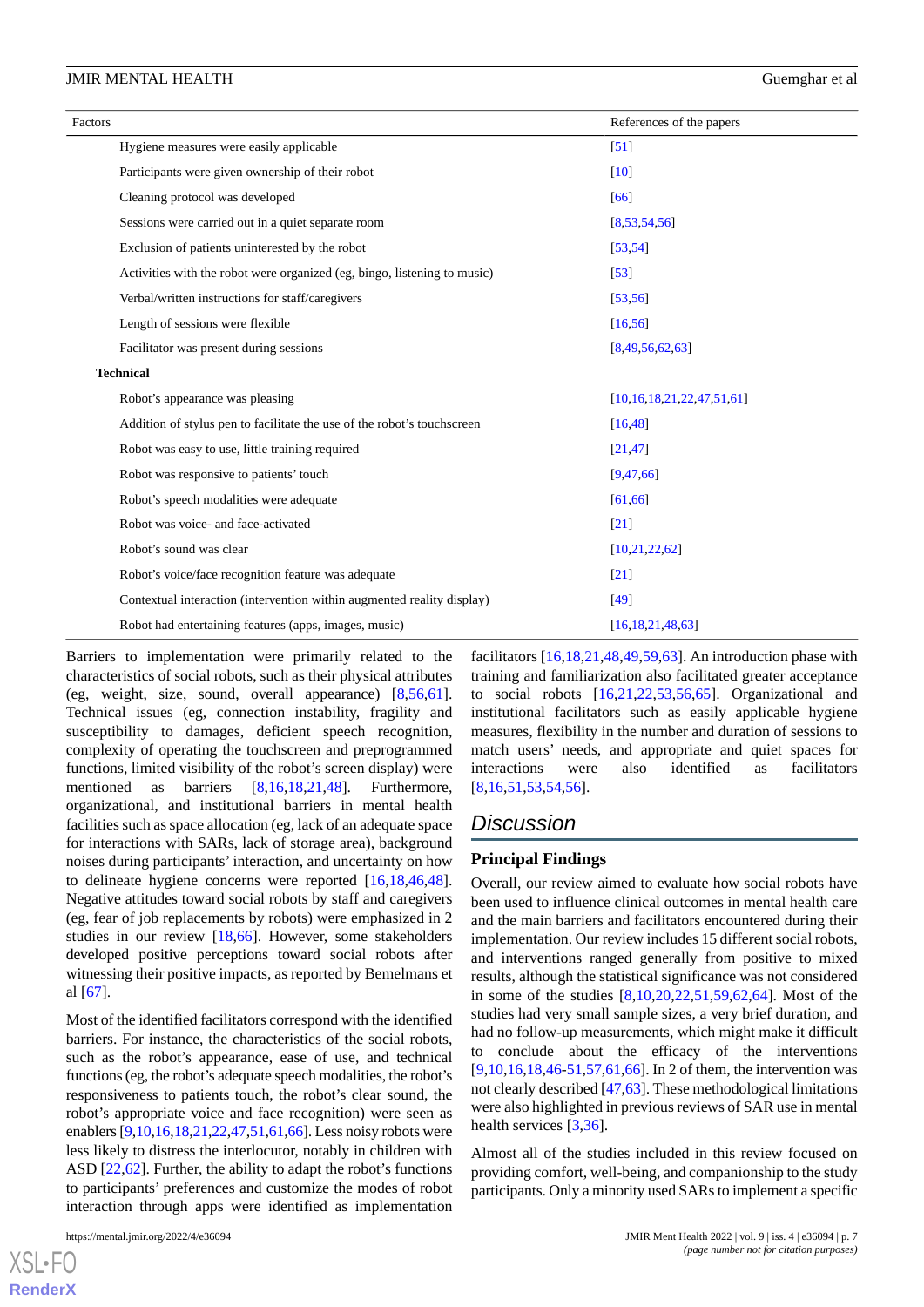intervention to improve patients' self-management abilities or to address psychoeducation strategies. It must be considered that our scoping review excluded papers involving social robots in teaching-learning scenarios; thus, relevant studies might be missed. Further, most papers in our review (24 of 30) reported on interventions with participants with dementia. With this population, the main priorities in using SARs were the reduction of neuropsychiatric symptoms as well as the feeling of isolation and loneliness [\[9](#page-9-15),[51\]](#page-11-6). Therefore, the possibility to address companionship and improvement in daily support might be seen as a more relevant therapeutic benefit than self-managing treatment, as previously described in the literature [\[36](#page-10-7),[68\]](#page-11-19).

One study in our scoping review raised the issue of the possible use of social robots to reduce loneliness during the COVID-19 pandemic [[18\]](#page-9-14). Three different roles of SARs (ie, social utility, social identity, and social connectivity) allow social robots to create a supportive relationship capable of mitigating feelings of loneliness during quarantine and lockdown contexts [[69\]](#page-11-20). Their role in promoting well-being was also highlighted as a promising avenue for those who are more vulnerable during the pandemic, particularly older adults and children [[70](#page-11-21)]. Moreover, it must be considered that the demographics and the clinical characteristics of the participants influenced their needs. As most of the selected papers included older people with dementia, some particularities of this population must be raised. Some studies reported on participants with an advanced cognitive decline or with language and hearing impairments, which made it difficult to interact with the robot [\[18](#page-9-14)-[20,](#page-9-17)[50](#page-11-16)[,54](#page-11-9),[63,](#page-11-4)[66\]](#page-11-0). In addition, the complexity of operating the touchscreen and preprogrammed functions were also highlighted in this population [\[16](#page-9-7),[48\]](#page-10-17). Thus, tailoring an intervention to patients' needs by using a personalized approach is identified as an important enabler that was also previously highlighted [[36\]](#page-10-7).

Assessing staff, family, stakeholders, and caregivers' perspectives about SAR use in mental health services is another relevant aspect that should be considered. Consistent with our review, negative reactions were primarily described in some studies [[71,](#page-11-22)[72](#page-12-0)], but other studies also recorded how some stakeholders developed positive perceptions toward social robots after witnessing their positive impacts on patients [[67](#page-11-18)[,73](#page-12-1)-[76\]](#page-12-2). Positive attitudes of care professionals toward SARs were reported as key facilitators to acceptability among users [[73\]](#page-12-1). All these findings are consistent with those reported in a recent scoping review by Koh and colleagues [[77\]](#page-12-3). SARs might potentially integrate traditional mental health care apps in an interactive social companion, providing a more engaging and dynamic platform for users [\[3](#page-8-2)]. In our review, some studies reported that the presence of different applications adapted and personalized to participants facilitated and sustained their engagement with the robot as well as their interactive behaviors [[16](#page-9-7)[,18](#page-9-14),[48](#page-10-17)[,61](#page-11-13)]. Combining these capabilities with active user interaction allows SARs to deliver different interventions (eg, psychoeducation, techniques of cognitive-behavioral therapy), which can help users take greater ownership of their own health and well-being [\[3](#page-8-2),[78,](#page-12-4)[79](#page-12-5)].

Although SARs have emerged as a promising approach across the field of mental health, they should be treated as an additional and complementary resource in mental health services and thus,

poor substitutes for human contact [\[8](#page-9-1),[18](#page-9-14),[52,](#page-11-12)[80\]](#page-12-6). Ethical concerns such as reduced human contact, emotional deception, and issues surrounding data security, confidentiality, and information privacy must be considered during the implementation of SARs in mental health services [\[80](#page-12-6)]. Most of the robots cannot assess a patient's emotional state with great accuracy, and the absence of a human professional can have a negative impact on a patient's adherence to a program [[18](#page-9-14)[,63](#page-11-4),[80\]](#page-12-6). Ideally, social robots should remain under the supervision of trained mental health professionals and should be used as a means of providing comfort, quality of life, and purposeful engagements [[52](#page-11-12)[,80](#page-12-6)].

#### **Strengths and Limitations**

There are some strengths used in sustaining this work. First, the methodological framework was transparent and rigorous, and we searched multiple databases. Second, we consulted experts in the field of social robots as well as mental health researchers and professionals to emphasize the main points in each area. Finally, the Mixed Methods Appraisal Tool was employed to evaluate the quality of studies included in this review and a scientific and valuable implementation tool, CFIR, was used to guide the presentation of results. Nevertheless, this review has several limitations. Papers that were not published in English were excluded in this review and, as a result, relevant studies might be missed. In addition, the review aggregated only studies set in mental health facilities, and studies set in patients' homes were excluded. This fact seemed to form a bias regarding the severity of mental health disorders that were included in this review. Although we did not limit our search to specifically a mental health diagnosis and did not define a specific age range, the bulk of our sample consisted of interventions with older adults with dementia. Therefore, the generalizability of our findings is limited by study characteristics. Moreover, most of the studies had small sample sizes, with brief and sometimes unclear interventions and poor and heterogeneous methodology, which might make it difficult to preclude conclusions about the efficacy of the interventions.

#### **Future Research and Practical Implications**

Overall, our review has shown that the potential of social robots in mental health care is broad. However, there are still many gaps in this field. Since previous works on SAR interventions have mainly focused on older adults (ie, for the treatment of dementia) and children (ie, for the treatment of ASD), expanding the diagnosis would be a relevant option for the next steps in the research. As an illustration, attention is warranted for major depressive disorder, which has the highest lifetime prevalence among psychiatric disorders and is associated with high costs for the society [\[81](#page-12-7)]. In our scoping review, only 1 study had addressed the use of SARs for patients with major depressive disorder, and it found a statistically significant reduction in depression and loneliness and improvement in the quality of life [\[55](#page-11-7)]. However, both the small sample size and the relatively short duration of the intervention limit the generalizability of their results. Further research studies with larger samples, assessing long-term follow-up and with clear intervention protocols are needed in this field.

Furthermore, the use of SARs in different settings should be raised, notably for individuals with mental health needs living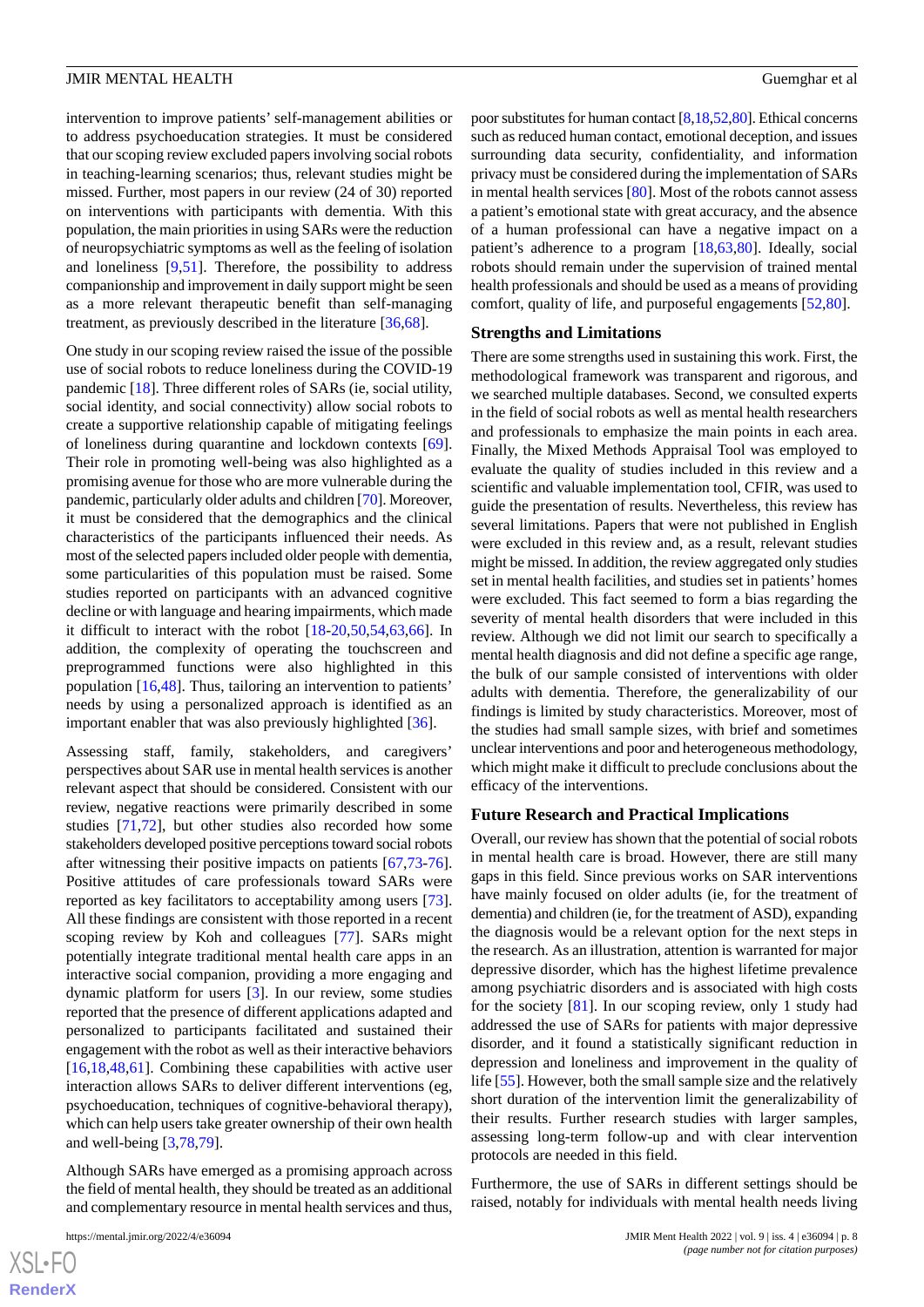in remote areas and for those who feel stigmatized in traditional mental health care settings. In the context of rural communities and other resource-scarce areas, SARs would allow patients to receive health care remotely, thereby enabling such patients to avoid potential barriers to care such as travel or scheduling and thus improving patient outcomes. Further, the recent COVID-19 pandemic has highlighted telehealth's potential in almost all health care settings. The possible use of social robots to reduce social isolation during the pandemic is a significant issue that could be explored [\[69](#page-11-20),[70\]](#page-11-21). Other psychotherapeutic strategies (eg, self-care tactics) combined with SARs should be raised in future research, which could be helpful in facilitating engagement with self-help treatment programs and users' autonomy. Rather than developing a novel program treatment, SARs could be integrated into existing psychosocial approaches to improve the effectiveness of the intervention, such as an adjuvant in cognitive behavioral therapy. In this context, SARs could improve in real-time the monitoring and feedback for users through dynamic applications [\[7](#page-9-0)].

Tailored interventions aiming to fulfill the specific needs of a well-defined population should be explored, and further qualitative research (entirely user-centered) should investigate what people expect from the social robots' roles played in mental health care. Single-case experimental designs might be a very useful starting point to ensure that different needs are met (ie, clinical, users', engineers', and roboticists' goals). Improvements in methodology and study design, beyond pilot studies, and the use of psychometrically validated measures should also be taken into consideration.

Research that evaluates the implementation of SARs in mental health programs and that identifies their barriers and facilitators is also relevant when it comes to guiding the successful implementation of social robots in a real-world setting, particularly in an organizational context (eg, policy and government regulations for project planning and evaluation, the expense of robotics and the cost-versus-benefit relationship within services). The cost of mental disorders is already placing a high financial burden on individuals with mental health problems, their families, and the society in general, and creating cost-efficient robots seems to be a good opportunity in greatly reducing the cost in mental health care [\[82](#page-12-8)[-84](#page-12-9)]. Further research in these areas, using an implementation framework, is needed. In all these aspects, it is essential for mental health professionals to work closely with patients and with robotics experts (ie, computer scientists, programmers, and engineers) to provide critical feedback on what tasks robots can reasonably do and which ones should be considered in the design of future interventions.

As the demand for mental health services increases, it is becoming imperative to find solutions to meet the growing needs. The use of social robots is a viable solution. Despite some technical flaws, advances in robotics now make it possible to offer a quality service for users. Our scoping review has highlighted the therapeutic effects of social robots in a variety of contexts. However, the methodological weakness of the studies often limits the generalizability of their results. Further studies should go beyond the framework of the pilot study in order to target the use of social robots for a well-defined case and to further potentiate the attributes of these technologies.

# **Acknowledgments**

This research was funded by the Canadian Institutes of Health Research (CIHR funding VR4-172769). MPP has a Senior Career Award financed by the Québec Health Research Fund (FRQS), the Centre de Recherche du Centre Hospitalier de l'Université de Montre'al, and the Ministe`re de la Sante' et des Services Sociaux du Que'bec.

## <span id="page-8-5"></span>**Conflicts of Interest**

None declared.

# <span id="page-8-0"></span>**Multimedia Appendix 1**

<span id="page-8-1"></span>Catalog of the included studies and extracted data, sorted alphabetically by study author. [[DOCX File , 72 KB](https://jmir.org/api/download?alt_name=mental_v9i4e36094_app1.docx&filename=794e6fb9140d4a85f15716172d883ec0.docx)-[Multimedia Appendix 1\]](https://jmir.org/api/download?alt_name=mental_v9i4e36094_app1.docx&filename=794e6fb9140d4a85f15716172d883ec0.docx)

# <span id="page-8-2"></span>**References**

- 1. Boubaker O. Chapter 7: Medical robotics. In: Control Theory in Biomedical Engineering. Cambridge, Massachusetts: Academic Press; Jan 01, 2020:153-204.
- <span id="page-8-3"></span>2. Feil-Seifer D, Mataric MJ. Socially assistive robotics. 2005 Presented at: 9th International Conference on Rehabilitation Robotics; June 28-July 1; Chicago, IL, USA. [doi: [10.1109/icorr.2005.1501143\]](http://dx.doi.org/10.1109/icorr.2005.1501143)
- <span id="page-8-4"></span>3. Scoglio AA, Reilly ED, Gorman JA, Drebing CE. Use of social robots in mental health and well-being research: systematic review. J Med Internet Res 2019 Jul 24;21(7):e13322. [doi: [10.2196/13322\]](http://dx.doi.org/10.2196/13322) [Medline: [31342908\]](http://www.ncbi.nlm.nih.gov/entrez/query.fcgi?cmd=Retrieve&db=PubMed&list_uids=31342908&dopt=Abstract)
- 4. Flandorfer P. Population ageing and socially assistive robots for elderly persons: the importance of sociodemographic factors for user acceptance. International Journal of Population Research 2012 Apr 22;2012:1-13. [doi: [10.1155/2012/829835\]](http://dx.doi.org/10.1155/2012/829835)
- 5. Broekens J, Heerink M, Rosendal H. Assistive social robots in elderly care: A review. Gerontechnology 2009 Apr 01;8:94-103. [doi: [10.4017/gt.2009.08.02.002.00](http://dx.doi.org/10.4017/gt.2009.08.02.002.00)]
- 6. Pu L, Moyle W, Jones C, Todorovic M. The effectiveness of social robots for older adults: a systematic review and meta-analysis of randomized Controlled Studies. Gerontologist 2019 Jan 09;59(1):e37-e51. [doi: [10.1093/geront/gny046](http://dx.doi.org/10.1093/geront/gny046)] [Medline: [29897445](http://www.ncbi.nlm.nih.gov/entrez/query.fcgi?cmd=Retrieve&db=PubMed&list_uids=29897445&dopt=Abstract)]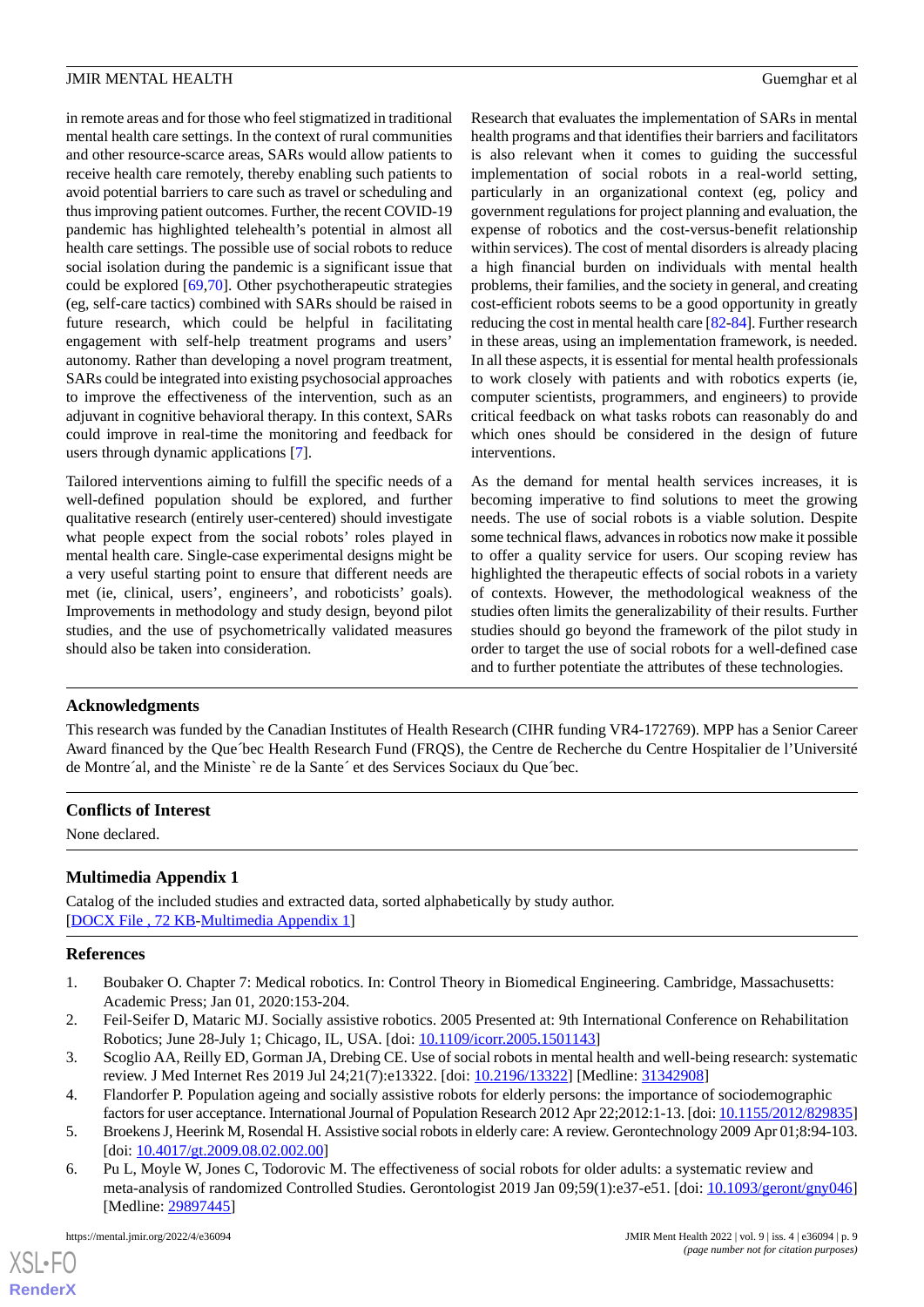- <span id="page-9-0"></span>7. Rabbitt SM, Kazdin AE, Scassellati B. Integrating socially assistive robotics into mental healthcare interventions: applications and recommendations for expanded use. Clin Psychol Rev 2015 Feb;35:35-46. [doi: [10.1016/j.cpr.2014.07.001\]](http://dx.doi.org/10.1016/j.cpr.2014.07.001) [Medline: [25462112](http://www.ncbi.nlm.nih.gov/entrez/query.fcgi?cmd=Retrieve&db=PubMed&list_uids=25462112&dopt=Abstract)]
- <span id="page-9-1"></span>8. Moyle W, Jones C, Sung B, Bramble M, O'Dwyer S, Blumenstein M, et al. What effect does an animal robot called CuDDler have on the engagement and emotional response of older people with dementia? a pilot feasibility study. Int J of Soc Robotics 2015 Oct 24;8(1):145-156. [doi: [10.1007/s12369-015-0326-7](http://dx.doi.org/10.1007/s12369-015-0326-7)]
- <span id="page-9-15"></span>9. Demange M, Lenoir H, Pino M, Cantegreil-Kallen I, Rigaud AS, Cristancho-Lacroix V. Improving well-being in patients with major neurodegenerative disorders: differential efficacy of brief social robot-based intervention for 3 neuropsychiatric profiles. CIA 2018 Jul; Volume 13:1303-1311. [doi:  $10.2147/c$ ia.s152561]
- <span id="page-9-13"></span><span id="page-9-2"></span>10. Hammarlund RA, Whatley KL, Zielinski MH, Jubert JC. Benefits of affordable robotic pet ownership in older adults with dementia. J Gerontol Nurs 2021 Mar 01;47(3):18-22. [doi: [10.3928/00989134-20210209-03](http://dx.doi.org/10.3928/00989134-20210209-03)] [Medline: [33626160\]](http://www.ncbi.nlm.nih.gov/entrez/query.fcgi?cmd=Retrieve&db=PubMed&list_uids=33626160&dopt=Abstract)
- <span id="page-9-3"></span>11. Krueger F, Mitchell KC, Deshpande G, Katz JS. Human-dog relationships as a working framework for exploring human-robot attachment: a multidisciplinary review. Anim Cogn 2021 Mar;24(2):371-385 [[FREE Full text\]](http://europepmc.org/abstract/MED/33486634) [doi: [10.1007/s10071-021-01472-w\]](http://dx.doi.org/10.1007/s10071-021-01472-w) [Medline: [33486634\]](http://www.ncbi.nlm.nih.gov/entrez/query.fcgi?cmd=Retrieve&db=PubMed&list_uids=33486634&dopt=Abstract)
- <span id="page-9-4"></span>12. Peluso S, De Rosa A, De Lucia N, Antenora A, Illario M, Esposito M, et al. Animal-assisted therapy in elderly patients: evidence and controversies in dementia and psychiatric disorders and future perspectives in other neurological diseases. J Geriatr Psychiatry Neurol 2018 May;31(3):149-157. [doi: [10.1177/0891988718774634](http://dx.doi.org/10.1177/0891988718774634)] [Medline: [29764282](http://www.ncbi.nlm.nih.gov/entrez/query.fcgi?cmd=Retrieve&db=PubMed&list_uids=29764282&dopt=Abstract)]
- <span id="page-9-5"></span>13. Hung L, Liu C, Woldum E, Au-Yeung A, Berndt A, Wallsworth C, et al. The benefits of and barriers to using a social robot PARO in care settings: a scoping review. BMC Geriatr 2019 Aug 23;19(1):1-10 [\[FREE Full text\]](https://bmcgeriatr.biomedcentral.com/articles/10.1186/s12877-019-1244-6) [doi: [10.1186/s12877-019-1244-6\]](http://dx.doi.org/10.1186/s12877-019-1244-6) [Medline: [31443636](http://www.ncbi.nlm.nih.gov/entrez/query.fcgi?cmd=Retrieve&db=PubMed&list_uids=31443636&dopt=Abstract)]
- <span id="page-9-6"></span>14. Fujita M. On activating human communications with pet-type robot AIBO. Proceedings of the IEEE 2004 Nov;92(11):1804-1813. [doi: [10.1109/jproc.2004.835364](http://dx.doi.org/10.1109/jproc.2004.835364)]
- <span id="page-9-7"></span>15. Miklósi A, Gácsi M. On the utilization of social animals as a model for social robotics. Front Psychol 2012;3:75 [[FREE](https://doi.org/10.3389/fpsyg.2012.00075) [Full text\]](https://doi.org/10.3389/fpsyg.2012.00075) [doi: [10.3389/fpsyg.2012.00075\]](http://dx.doi.org/10.3389/fpsyg.2012.00075) [Medline: [22457658](http://www.ncbi.nlm.nih.gov/entrez/query.fcgi?cmd=Retrieve&db=PubMed&list_uids=22457658&dopt=Abstract)]
- 16. Barrett E, Burke M, Whelan S, Santorelli A, Oliveira BL, Cavallo F, et al. Evaluation of a companion robot for individuals with dementia: quantitative findings of the MARIO project in an Irish residential care setting. J Gerontol Nurs 2019 Jul 01;45(7):36-45. [doi: [10.3928/00989134-20190531-01](http://dx.doi.org/10.3928/00989134-20190531-01)] [Medline: [31237660](http://www.ncbi.nlm.nih.gov/entrez/query.fcgi?cmd=Retrieve&db=PubMed&list_uids=31237660&dopt=Abstract)]
- <span id="page-9-14"></span>17. Broadbent E. Interactions with robots: the truths we reveal about ourselves. Annu Rev Psychol 2017 Jan 03;68:627-652. [doi: [10.1146/annurev-psych-010416-043958](http://dx.doi.org/10.1146/annurev-psych-010416-043958)] [Medline: [27648986](http://www.ncbi.nlm.nih.gov/entrez/query.fcgi?cmd=Retrieve&db=PubMed&list_uids=27648986&dopt=Abstract)]
- <span id="page-9-18"></span>18. Casey D, Barrett E, Kovacic T, Sancarlo D, Ricciardi F, Murphy K, et al. The perceptions of people with dementia and key stakeholders regarding the use and impact of the social robot MARIO. IJERPH 2020 Nov 20;17(22):8621. [doi: [10.3390/ijerph17228621](http://dx.doi.org/10.3390/ijerph17228621)]
- <span id="page-9-17"></span>19. Chen K, Lou VW, Tan KC, Wai M, Chan L. Effects of a humanoid companion robot on dementia symptoms and caregiver distress for residents in long-term care. J Am Med Dir Assoc 2020 Nov;21(11):1724-1728.e3. [doi: [10.1016/j.jamda.2020.05.036](http://dx.doi.org/10.1016/j.jamda.2020.05.036)] [Medline: [32713772\]](http://www.ncbi.nlm.nih.gov/entrez/query.fcgi?cmd=Retrieve&db=PubMed&list_uids=32713772&dopt=Abstract)
- <span id="page-9-16"></span><span id="page-9-8"></span>20. Chen L, Sumioka H, Ke L, Shiomi M, Chen L. Effects of teleoperated humanoid robot application in older adults with neurocognitive disorders in Taiwan: a report of three cases. Aging Med Healthc 2020 Jun 29;11(2):67-71. [doi: [10.33879/amh.2020.066-2001.003\]](http://dx.doi.org/10.33879/amh.2020.066-2001.003)
- <span id="page-9-9"></span>21. Chu M, Khosla R, Khaksar SMS, Nguyen K. Service innovation through social robot engagement to improve dementia care quality. Assist Technol 2017;29(1):8-18. [doi: [10.1080/10400435.2016.1171807](http://dx.doi.org/10.1080/10400435.2016.1171807)] [Medline: [27064692](http://www.ncbi.nlm.nih.gov/entrez/query.fcgi?cmd=Retrieve&db=PubMed&list_uids=27064692&dopt=Abstract)]
- <span id="page-9-10"></span>22. Kumazaki H, Yoshikawa Y, Yoshimura Y, Ikeda T, Hasegawa C, Saito DN, et al. The impact of robotic intervention on joint attention in children with autism spectrum disorders. Mol Autism 2018;9:46 [\[FREE Full text\]](https://molecularautism.biomedcentral.com/articles/10.1186/s13229-018-0230-8) [doi: [10.1186/s13229-018-0230-8\]](http://dx.doi.org/10.1186/s13229-018-0230-8) [Medline: [30202508](http://www.ncbi.nlm.nih.gov/entrez/query.fcgi?cmd=Retrieve&db=PubMed&list_uids=30202508&dopt=Abstract)]
- <span id="page-9-11"></span>23. Beran TN, Ramirez-Serrano A, Vanderkooi OG, Kuhn S. Reducing children's pain and distress towards flu vaccinations: a novel and effective application of humanoid robotics. Vaccine 2013 Jun 07;31(25):2772-2777. [doi: [10.1016/j.vaccine.2013.03.056\]](http://dx.doi.org/10.1016/j.vaccine.2013.03.056) [Medline: [23623861\]](http://www.ncbi.nlm.nih.gov/entrez/query.fcgi?cmd=Retrieve&db=PubMed&list_uids=23623861&dopt=Abstract)
- 24. Shibata T, Mitsui T, Wada K, Touda A, Kumasaka T, Tagami K, et al. Mental commit robot and its application to therapy of children. 2001 Presented at: IEEE/ASME International Conference on Advanced Intelligent Mechatronics; July 8; Como, Italy. [doi: [10.1109/AIM.2001.936838](http://dx.doi.org/10.1109/AIM.2001.936838)]
- <span id="page-9-12"></span>25. Yun S, Choi J, Park S, Bong G, Yoo H. Social skills training for children with autism spectrum disorder using a robotic behavioral intervention system. Autism Res 2017 Jul;10(7):1306-1323. [doi: [10.1002/aur.1778](http://dx.doi.org/10.1002/aur.1778)] [Medline: [28464438\]](http://www.ncbi.nlm.nih.gov/entrez/query.fcgi?cmd=Retrieve&db=PubMed&list_uids=28464438&dopt=Abstract)
- 26. Sartorato F, Przybylowski L, Sarko DK. Improving therapeutic outcomes in autism spectrum disorders: Enhancing social communication and sensory processing through the use of interactive robots. J Psychiatr Res 2017 Jul;90:1-11. [doi: [10.1016/j.jpsychires.2017.02.004](http://dx.doi.org/10.1016/j.jpsychires.2017.02.004)] [Medline: [28213292\]](http://www.ncbi.nlm.nih.gov/entrez/query.fcgi?cmd=Retrieve&db=PubMed&list_uids=28213292&dopt=Abstract)
- 27. Huskens B, Verschuur R, Gillesen J, Didden R, Barakova E. Promoting question-asking in school-aged children with autism spectrum disorders: effectiveness of a robot intervention compared to a human-trainer intervention. Dev Neurorehabil 2013 Oct;16(5):345-356. [doi: [10.3109/17518423.2012.739212](http://dx.doi.org/10.3109/17518423.2012.739212)] [Medline: [23586852\]](http://www.ncbi.nlm.nih.gov/entrez/query.fcgi?cmd=Retrieve&db=PubMed&list_uids=23586852&dopt=Abstract)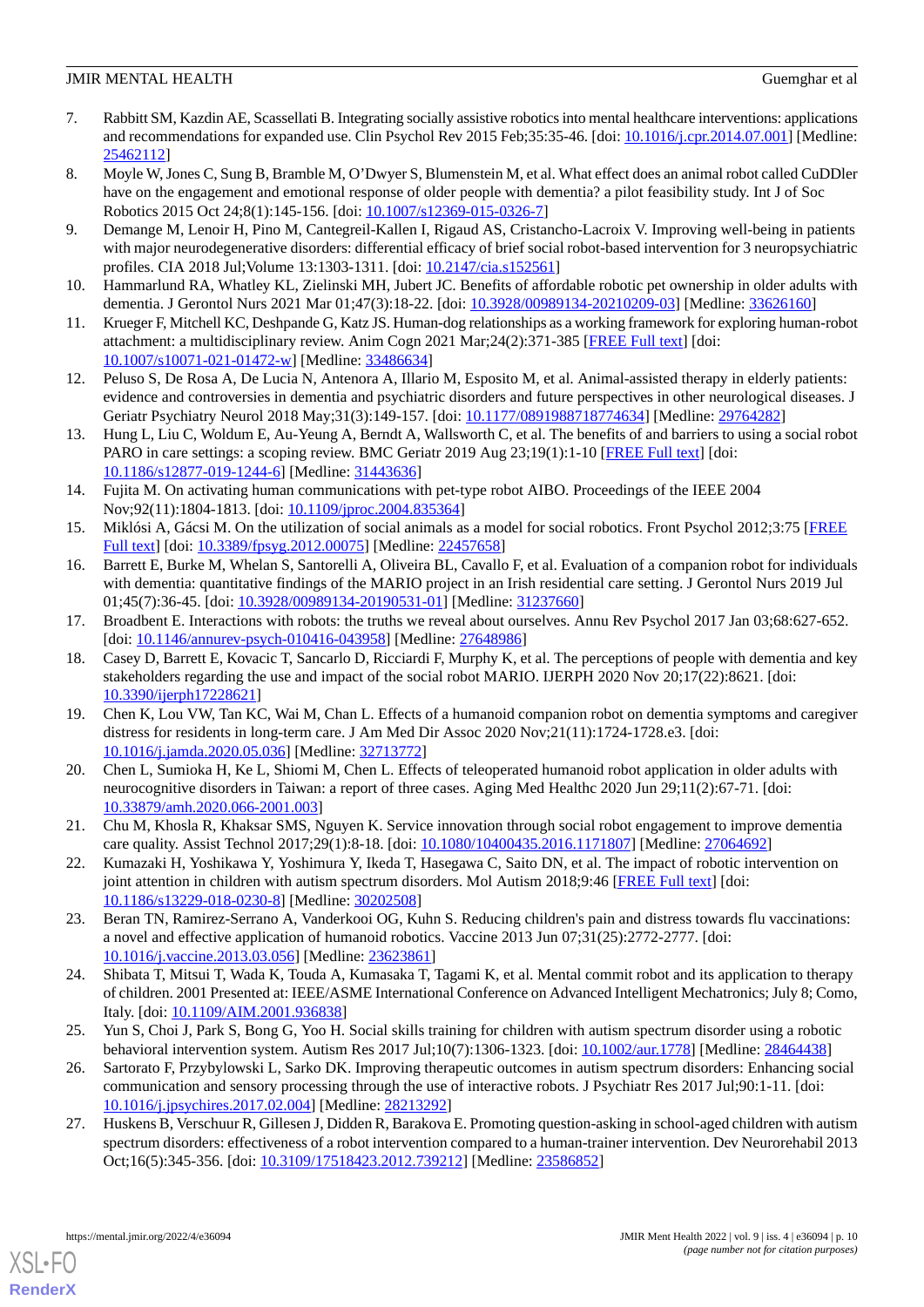- <span id="page-10-0"></span>28. Olde Keizer RACM, van Velsen L, Moncharmont M, Riche B, Ammour N, Del Signore S, et al. Using socially assistive robots for monitoring and preventing frailty among older adults: a study on usability and user experience challenges. Health Technol 2019 Apr 9;9(4):595-605. [doi: [10.1007/s12553-019-00320-9\]](http://dx.doi.org/10.1007/s12553-019-00320-9)
- <span id="page-10-1"></span>29. Boumans R, van Meulen F, Hindriks K, Neerincx M, Olde Rikkert MGM. Robot for health data acquisition among older adults: a pilot randomised controlled cross-over trial. BMJ Qual Saf 2019 Oct;28(10):793-799 [[FREE Full text](http://qualitysafety.bmj.com/lookup/pmidlookup?view=long&pmid=30894423)] [doi: [10.1136/bmjqs-2018-008977\]](http://dx.doi.org/10.1136/bmjqs-2018-008977) [Medline: [30894423\]](http://www.ncbi.nlm.nih.gov/entrez/query.fcgi?cmd=Retrieve&db=PubMed&list_uids=30894423&dopt=Abstract)
- <span id="page-10-3"></span><span id="page-10-2"></span>30. Broadbent E, Garrett J, Jepsen N, Li Ogilvie V, Ahn HS, Robinson H, et al. Using robots at home to support patients with chronic obstructive pulmonary disease: pilot randomized controlled trial. J Med Internet Res 2018 Feb 13;20(2):e45 [\[FREE](https://www.jmir.org/2018/2/e45/) [Full text\]](https://www.jmir.org/2018/2/e45/) [doi: [10.2196/jmir.8640](http://dx.doi.org/10.2196/jmir.8640)] [Medline: [29439942\]](http://www.ncbi.nlm.nih.gov/entrez/query.fcgi?cmd=Retrieve&db=PubMed&list_uids=29439942&dopt=Abstract)
- <span id="page-10-4"></span>31. Mordoch E, Osterreicher A, Guse L, Roger K, Thompson G. Use of social commitment robots in the care of elderly people with dementia: a literature review. Maturitas 2013 Jan;74(1):14-20. [doi: [10.1016/j.maturitas.2012.10.015](http://dx.doi.org/10.1016/j.maturitas.2012.10.015)] [Medline: [23177981](http://www.ncbi.nlm.nih.gov/entrez/query.fcgi?cmd=Retrieve&db=PubMed&list_uids=23177981&dopt=Abstract)]
- <span id="page-10-5"></span>32. Bemelmans R, Gelderblom GJ, Jonker P, de Witte L. Socially assistive robots in elderly care: a systematic review into effects and effectiveness. J Am Med Dir Assoc 2012 Feb;13(2):114-120.e1. [doi: [10.1016/j.jamda.2010.10.002\]](http://dx.doi.org/10.1016/j.jamda.2010.10.002) [Medline: [21450215](http://www.ncbi.nlm.nih.gov/entrez/query.fcgi?cmd=Retrieve&db=PubMed&list_uids=21450215&dopt=Abstract)]
- 33. Abdi J, Al-Hindawi A, Ng T, Vizcaychipi MP. Scoping review on the use of socially assistive robot technology in elderly care. BMJ Open 2018 Feb 12;8(2):e018815 [[FREE Full text](https://bmjopen.bmj.com/lookup/pmidlookup?view=long&pmid=29440212)] [doi: [10.1136/bmjopen-2017-018815](http://dx.doi.org/10.1136/bmjopen-2017-018815)] [Medline: [29440212](http://www.ncbi.nlm.nih.gov/entrez/query.fcgi?cmd=Retrieve&db=PubMed&list_uids=29440212&dopt=Abstract)]
- <span id="page-10-6"></span>34. Dawe J, Sutherland C, Barco A, Broadbent E. Can social robots help children in healthcare contexts? A scoping review. BMJ Paediatr Open 2019;3(1):e000371 [\[FREE Full text\]](https://doi.org/10.1136/bmjpo-2018-000371) [doi: [10.1136/bmjpo-2018-000371](http://dx.doi.org/10.1136/bmjpo-2018-000371)] [Medline: [30815587](http://www.ncbi.nlm.nih.gov/entrez/query.fcgi?cmd=Retrieve&db=PubMed&list_uids=30815587&dopt=Abstract)]
- <span id="page-10-7"></span>35. Papadopoulos I, Koulouglioti C, Lazzarino R, Ali S. Enablers and barriers to the implementation of socially assistive humanoid robots in health and social care: a systematic review. BMJ Open 2020 Jan 09;10(1):e033096 [\[FREE Full text\]](https://bmjopen.bmj.com/lookup/pmidlookup?view=long&pmid=31924639) [doi: [10.1136/bmjopen-2019-033096\]](http://dx.doi.org/10.1136/bmjopen-2019-033096) [Medline: [31924639\]](http://www.ncbi.nlm.nih.gov/entrez/query.fcgi?cmd=Retrieve&db=PubMed&list_uids=31924639&dopt=Abstract)
- 36. Abbott R, Orr N, McGill P, Whear R, Bethel A, Garside R, et al. How do "robopets" impact the health and well-being of residents in care homes? A systematic review of qualitative and quantitative evidence. Int J Older People Nurs 2019 Sep;14(3):e12239 [\[FREE Full text](http://europepmc.org/abstract/MED/31070870)] [doi: [10.1111/opn.12239](http://dx.doi.org/10.1111/opn.12239)] [Medline: [31070870](http://www.ncbi.nlm.nih.gov/entrez/query.fcgi?cmd=Retrieve&db=PubMed&list_uids=31070870&dopt=Abstract)]
- 37. Leng M, Liu P, Zhang P, Hu M, Zhou H, Li G, et al. Pet robot intervention for people with dementia: A systematic review and meta-analysis of randomized controlled trials. Psychiatry Res 2019 Jan;271:516-525. [doi: [10.1016/j.psychres.2018.12.032\]](http://dx.doi.org/10.1016/j.psychres.2018.12.032) [Medline: [30553098](http://www.ncbi.nlm.nih.gov/entrez/query.fcgi?cmd=Retrieve&db=PubMed&list_uids=30553098&dopt=Abstract)]
- <span id="page-10-8"></span>38. Ong YC, Tang A, Tam W. Effectiveness of robot therapy in the management of behavioural and psychological symptoms for individuals with dementia: A systematic review and meta-analysis. J Psychiatr Res 2021 Aug;140:381-394. [doi: [10.1016/j.jpsychires.2021.05.077](http://dx.doi.org/10.1016/j.jpsychires.2021.05.077)] [Medline: [34144442\]](http://www.ncbi.nlm.nih.gov/entrez/query.fcgi?cmd=Retrieve&db=PubMed&list_uids=34144442&dopt=Abstract)
- <span id="page-10-9"></span>39. Szymona B, Maciejewski M, Karpiński R, Jonak K, Radzikowska-Büchner E, Niderla K, et al. Robot-Assisted Autism Therapy (RAAT). Criteria and types of experiments using anthropomorphic and zoomorphic robots. review of the research. Sensors (Basel) 2021 May 27;21(11):3720 [[FREE Full text](https://www.mdpi.com/resolver?pii=s21113720)] [doi: [10.3390/s21113720\]](http://dx.doi.org/10.3390/s21113720) [Medline: [34071829\]](http://www.ncbi.nlm.nih.gov/entrez/query.fcgi?cmd=Retrieve&db=PubMed&list_uids=34071829&dopt=Abstract)
- <span id="page-10-11"></span><span id="page-10-10"></span>40. Tricco AC, Lillie E, Zarin W, O'Brien KK, Colquhoun H, Levac D, et al. PRISMA Extension for Scoping Reviews (PRISMA-ScR): checklist and explanation. Ann Intern Med 2018 Oct 02;169(7):467-473 [[FREE Full text](https://www.acpjournals.org/doi/abs/10.7326/M18-0850?url_ver=Z39.88-2003&rfr_id=ori:rid:crossref.org&rfr_dat=cr_pub%3dpubmed)] [doi: [10.7326/M18-0850](http://dx.doi.org/10.7326/M18-0850)] [Medline: [30178033\]](http://www.ncbi.nlm.nih.gov/entrez/query.fcgi?cmd=Retrieve&db=PubMed&list_uids=30178033&dopt=Abstract)
- <span id="page-10-12"></span>41. Arksey H, O'Malley L. Scoping studies: towards a methodological framework. International Journal of Social Research Methodology 2005 Feb;8(1):19-32. [doi: [10.1080/1364557032000119616\]](http://dx.doi.org/10.1080/1364557032000119616)
- <span id="page-10-13"></span>42. The ICD-10 Classification of Mental And Behavioral Disorders: Diagnostic Criteria for Research. Geneva, Switzerland: World Health Organization; 1993.
- <span id="page-10-14"></span>43. Effective practice and organisation of care (EPOC) taxonomy. Cochrane Effective Practice and Organisation of Care. 2015. URL: <https://epoc.cochrane.org/epoc-taxonomy> [accessed 2021-01-18]
- <span id="page-10-15"></span>44. Damschroder LJ, Aron DC, Keith RE, Kirsh SR, Alexander JA, Lowery JC. Fostering implementation of health services research findings into practice: a consolidated framework for advancing implementation science. Implement Sci 2009 Aug 07;4:50 [[FREE Full text](https://implementationscience.biomedcentral.com/articles/10.1186/1748-5908-4-50)] [doi: [10.1186/1748-5908-4-50\]](http://dx.doi.org/10.1186/1748-5908-4-50) [Medline: [19664226\]](http://www.ncbi.nlm.nih.gov/entrez/query.fcgi?cmd=Retrieve&db=PubMed&list_uids=19664226&dopt=Abstract)
- <span id="page-10-16"></span>45. Hong Q, Pluye P, Fàbregues S, Bartlett G, Boardman F, Cargo M, et al. Mixed Methods Appraisal Tool (MMAT). 2018. URL: [http://mixedmethodsappraisaltoolpublic.pbworks.com/w/file/fetch/146002140/](http://mixedmethodsappraisaltoolpublic.pbworks.com/w/file/fetch/146002140/MMAT_2018_criteria-manual_2018-08-08c.pdf) [MMAT\\_2018\\_criteria-manual\\_2018-08-08c.pdf](http://mixedmethodsappraisaltoolpublic.pbworks.com/w/file/fetch/146002140/MMAT_2018_criteria-manual_2018-08-08c.pdf) [accessed 2021-01-18]
- <span id="page-10-17"></span>46. Bemelmans R, Gelderblom GJ, Jonker P, de Witte L. Effectiveness of robot Paro in intramural psychogeriatric care: a multicenter quasi-experimental study. J Am Med Dir Assoc 2015 Nov 01;16(11):946-950. [doi: [10.1016/j.jamda.2015.05.007](http://dx.doi.org/10.1016/j.jamda.2015.05.007)] [Medline: [26115817](http://www.ncbi.nlm.nih.gov/entrez/query.fcgi?cmd=Retrieve&db=PubMed&list_uids=26115817&dopt=Abstract)]
- 47. Brecher DB. Use of a robotic cat to treat terminal restlessness: a case study. J Palliat Med 2020 Mar;23(3):432-434. [doi: [10.1089/jpm.2019.0157](http://dx.doi.org/10.1089/jpm.2019.0157)] [Medline: [31328997](http://www.ncbi.nlm.nih.gov/entrez/query.fcgi?cmd=Retrieve&db=PubMed&list_uids=31328997&dopt=Abstract)]
- 48. D'Onofrio G, Sancarlo D, Raciti M, Burke M, Teare A, Kovacic T, et al. MARIO project: validation and evidence of service robots for older people with dementia. J Alzheimers Dis 2019;68(4):1587-1601. [doi: [10.3233/JAD-181165\]](http://dx.doi.org/10.3233/JAD-181165) [Medline: [30958360](http://www.ncbi.nlm.nih.gov/entrez/query.fcgi?cmd=Retrieve&db=PubMed&list_uids=30958360&dopt=Abstract)]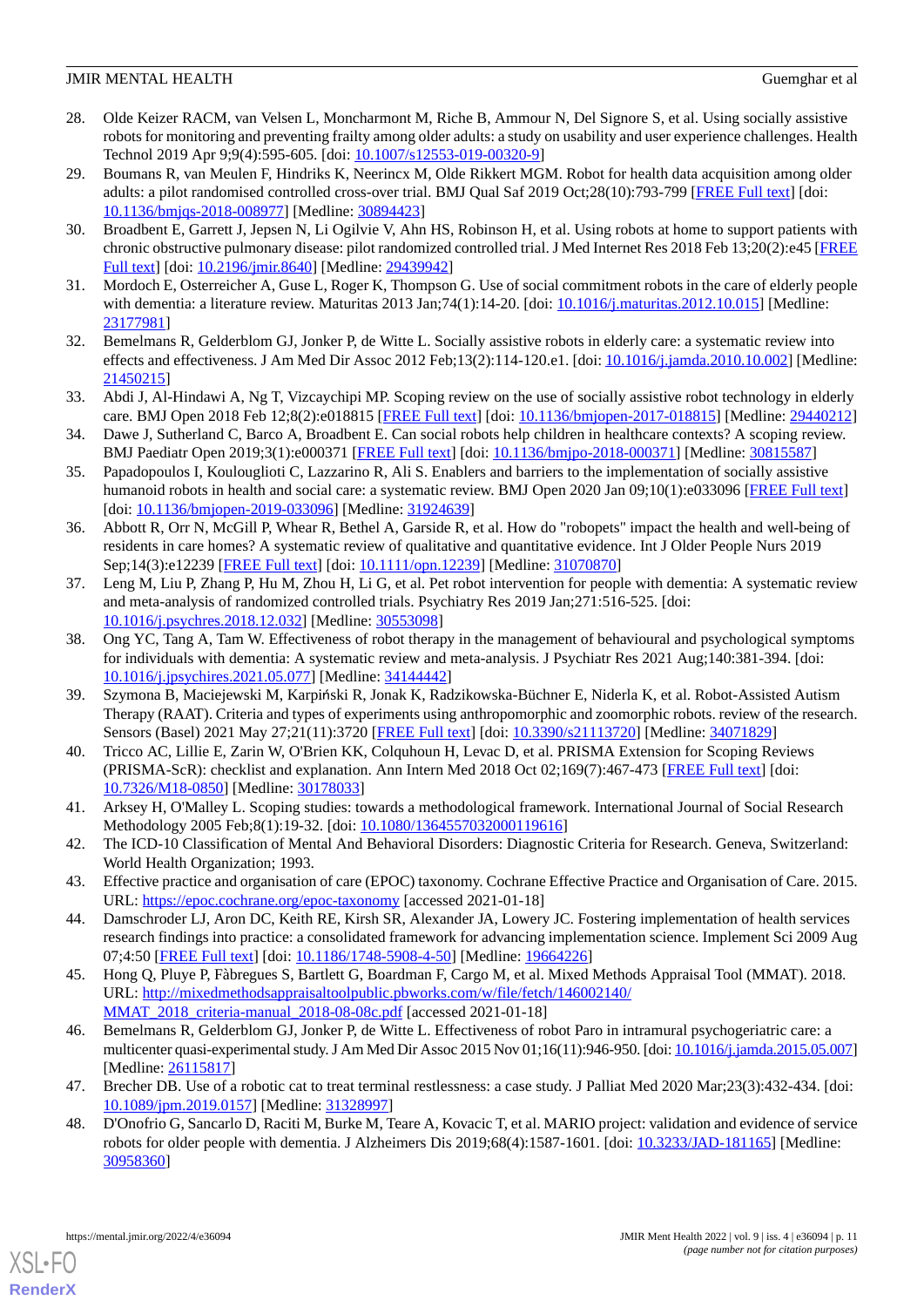- <span id="page-11-5"></span>49. Feng Y, Barakova EI, Yu S, Hu J, Rauterberg GWM. Effects of the level of interactivity of a social robot and the response of the augmented reality display in contextual interactions of people with dementia. Sensors 2020 Jul 05;20(13):3771. [doi: [10.3390/s20133771\]](http://dx.doi.org/10.3390/s20133771)
- <span id="page-11-16"></span>50. Goda A, Shimura T, Murata S, Kodama T, Nakano H, Ohsugi H. Psychological and neurophysiological effects of robot assisted activity in elderly people with cognitive decline. Gerontol Geriatr Med 2020;6:2333721420969601 [[FREE Full](https://journals.sagepub.com/doi/10.1177/2333721420969601?url_ver=Z39.88-2003&rfr_id=ori:rid:crossref.org&rfr_dat=cr_pub%3dpubmed) [text](https://journals.sagepub.com/doi/10.1177/2333721420969601?url_ver=Z39.88-2003&rfr_id=ori:rid:crossref.org&rfr_dat=cr_pub%3dpubmed)] [doi: [10.1177/2333721420969601\]](http://dx.doi.org/10.1177/2333721420969601) [Medline: [33241078\]](http://www.ncbi.nlm.nih.gov/entrez/query.fcgi?cmd=Retrieve&db=PubMed&list_uids=33241078&dopt=Abstract)
- <span id="page-11-12"></span><span id="page-11-6"></span>51. Gustafsson C, Svanberg C, Müllersdorf M. Using a robotic cat in dementia care: a pilot study. J Gerontol Nurs 2015 Oct;41(10):46-56. [doi: [10.3928/00989134-20150806-44\]](http://dx.doi.org/10.3928/00989134-20150806-44) [Medline: [26488255\]](http://www.ncbi.nlm.nih.gov/entrez/query.fcgi?cmd=Retrieve&db=PubMed&list_uids=26488255&dopt=Abstract)
- <span id="page-11-15"></span>52. Jones C, Moyle W, Murfield J, Draper B, Shum D, Beattie E, et al. Does cognitive impairment and agitation in dementia influence intervention effectiveness? findings from a cluster-randomized-controlled trial with the therapeutic robot, PARO. J Am Med Dir Assoc 2018 Jul;19(7):623-626. [doi: [10.1016/j.jamda.2018.02.014\]](http://dx.doi.org/10.1016/j.jamda.2018.02.014) [Medline: [29656838](http://www.ncbi.nlm.nih.gov/entrez/query.fcgi?cmd=Retrieve&db=PubMed&list_uids=29656838&dopt=Abstract)]
- <span id="page-11-9"></span>53. Jøranson N, Pedersen I, Rokstad AMM, Ihlebæk C. Effects on symptoms of agitation and depression in persons with dementia participating in robot-assisted activity: a cluster-randomized controlled trial. J Am Med Dir Assoc 2015 Oct 01;16(10):867-873. [doi: [10.1016/j.jamda.2015.05.002\]](http://dx.doi.org/10.1016/j.jamda.2015.05.002) [Medline: [26096582\]](http://www.ncbi.nlm.nih.gov/entrez/query.fcgi?cmd=Retrieve&db=PubMed&list_uids=26096582&dopt=Abstract)
- <span id="page-11-7"></span>54. Jøranson N, Pedersen I, Rokstad AMM, Aamodt G, Olsen C, Ihlebæk C. Group activity with Paro in nursing homes: systematic investigation of behaviors in participants. Int. Psychogeriatr 2016 Mar 28;28(8):1345-1354. [doi: [10.1017/s1041610216000120\]](http://dx.doi.org/10.1017/s1041610216000120)
- <span id="page-11-1"></span>55. Chen S, Moyle W, Jones C, Petsky H. A social robot intervention on depression, loneliness, and quality of life for Taiwanese older adults in long-term care. Int. Psychogeriatr 2020 Apr 14;32(8):981-991. [doi: [10.1017/s1041610220000459](http://dx.doi.org/10.1017/s1041610220000459)]
- <span id="page-11-10"></span>56. Liang A, Piroth I, Robinson H, MacDonald B, Fisher M, Nater UM, et al. A pilot randomized rrial of a companion robot for people with dementia living in the community. J Am Med Dir Assoc 2017 Oct 01;18(10):871-878. [doi: [10.1016/j.jamda.2017.05.019](http://dx.doi.org/10.1016/j.jamda.2017.05.019)] [Medline: [28668664\]](http://www.ncbi.nlm.nih.gov/entrez/query.fcgi?cmd=Retrieve&db=PubMed&list_uids=28668664&dopt=Abstract)
- <span id="page-11-17"></span>57. Moyle W, Jones CJ, Murfield JE, Thalib L, Beattie ERA, Shum DKH, et al. Use of a robotic seal as a therapeutic tool to improve dementia symptoms: a cluster-randomized controlled trial. J Am Med Dir Assoc 2017 Sep 01;18(9):766-773 [[FREE Full text](https://linkinghub.elsevier.com/retrieve/pii/S1525-8610(17)30189-5)] [doi: [10.1016/j.jamda.2017.03.018\]](http://dx.doi.org/10.1016/j.jamda.2017.03.018) [Medline: [28780395\]](http://www.ncbi.nlm.nih.gov/entrez/query.fcgi?cmd=Retrieve&db=PubMed&list_uids=28780395&dopt=Abstract)
- <span id="page-11-11"></span><span id="page-11-2"></span>58. Naganuma M, Ohkubo E, Kato N. Use of robotic pets in providing stimulation for nursing home residents with dementia. Stud Health Technol Inform 2015;217:1009-1012. [Medline: [26294602](http://www.ncbi.nlm.nih.gov/entrez/query.fcgi?cmd=Retrieve&db=PubMed&list_uids=26294602&dopt=Abstract)]
- <span id="page-11-13"></span>59. Narita S, Ohtani N, Waga C, Ohta M, Ishigooka J, Iwahashi K. A pet-type robot AIBO-assisted therapy as a day care program for chronic schizophrenia patients. AMJ 2016;09:7. [doi: [10.21767/amj.2016.2666](http://dx.doi.org/10.21767/amj.2016.2666)]
- <span id="page-11-3"></span>60. Petersen S, Houston S, Qin H, Tague C, Studley J. The utilization of robotic pets in dementia care. J Alzheimers Dis 2017;55(2):569-574 [[FREE Full text](http://europepmc.org/abstract/MED/27716673)] [doi: [10.3233/JAD-160703\]](http://dx.doi.org/10.3233/JAD-160703) [Medline: [27716673\]](http://www.ncbi.nlm.nih.gov/entrez/query.fcgi?cmd=Retrieve&db=PubMed&list_uids=27716673&dopt=Abstract)
- <span id="page-11-4"></span>61. Pu L, Moyle W, Jones C. How people with dementia perceive a therapeutic robot called PARO in relation to their pain and mood: A qualitative study. J Clin Nurs 2020 Feb; 29(3-4): 437-446. [doi: [10.1111/jocn.15104\]](http://dx.doi.org/10.1111/jocn.15104) [Medline: [31738463](http://www.ncbi.nlm.nih.gov/entrez/query.fcgi?cmd=Retrieve&db=PubMed&list_uids=31738463&dopt=Abstract)]
- <span id="page-11-8"></span>62. Rakhymbayeva N, Amirova A, Sandygulova A. A long-term engagement with a social robot for autism therapy. Front Robot AI 2021;8:669972 [[FREE Full text](https://doi.org/10.3389/frobt.2021.669972)] [doi: [10.3389/frobt.2021.669972](http://dx.doi.org/10.3389/frobt.2021.669972)] [Medline: [34222353](http://www.ncbi.nlm.nih.gov/entrez/query.fcgi?cmd=Retrieve&db=PubMed&list_uids=34222353&dopt=Abstract)]
- <span id="page-11-14"></span>63. Sato M, Yasuhara Y, Osaka K, Ito H, Dino MJS, Ong IL, et al. Rehabilitation care with Pepper humanoid robot: A qualitative case study of older patients with schizophrenia and/or dementia in Japan. Enfermería Clínica 2020 Feb;30:32-36. [doi: [10.1016/j.enfcli.2019.09.021](http://dx.doi.org/10.1016/j.enfcli.2019.09.021)]
- <span id="page-11-0"></span>64. Valentí Soler M, Agüera-Ortiz L, Olazarán Rodríguez J, Mendoza Rebolledo C, Pérez Muñoz A, Rodríguez Pérez I, et al. Social robots in advanced dementia. Front Aging Neurosci 2015;7:133. [doi: [10.3389/fnagi.2015.00133](http://dx.doi.org/10.3389/fnagi.2015.00133)] [Medline: [26388764\]](http://www.ncbi.nlm.nih.gov/entrez/query.fcgi?cmd=Retrieve&db=PubMed&list_uids=26388764&dopt=Abstract)
- <span id="page-11-18"></span>65. Wagemaker E, Dekkers TJ, Agelink van Rentergem JA, Volkers KM, Huizenga HM. Advances in mental health care: Five  $N = 1$  studies on the effects of the robot seal paro in adults with severe intellectual disabilities. Journal of Mental Health Research in Intellectual Disabilities 2017 May 16;10(4):309-320. [doi: [10.1080/19315864.2017.1320601](http://dx.doi.org/10.1080/19315864.2017.1320601)]
- <span id="page-11-19"></span>66. Hung L, Gregorio M, Mann J, Wallsworth C, Horne N, Berndt A, et al. Exploring the perceptions of people with dementia about the social robot PARO in a hospital setting. Dementia (London) 2021 Feb; 20(2): 485-504 [[FREE Full text](https://journals.sagepub.com/doi/10.1177/1471301219894141?url_ver=Z39.88-2003&rfr_id=ori:rid:crossref.org&rfr_dat=cr_pub%3dpubmed)] [doi: [10.1177/1471301219894141\]](http://dx.doi.org/10.1177/1471301219894141) [Medline: [31822130\]](http://www.ncbi.nlm.nih.gov/entrez/query.fcgi?cmd=Retrieve&db=PubMed&list_uids=31822130&dopt=Abstract)
- <span id="page-11-20"></span>67. Bemelmans R, Gelderblom GJ, Jonker P, de Witte L. How to use robot interventions in intramural psychogeriatric care; A feasibility study. Appl Nurs Res 2016 May;30:154-157. [doi: [10.1016/j.apnr.2015.07.003](http://dx.doi.org/10.1016/j.apnr.2015.07.003)] [Medline: [27091271](http://www.ncbi.nlm.nih.gov/entrez/query.fcgi?cmd=Retrieve&db=PubMed&list_uids=27091271&dopt=Abstract)]
- <span id="page-11-21"></span>68. Góngora Alonso S, Hamrioui S, de la Torre Díez I, Motta Cruz E, López-Coronado M, Franco M. Social robots for people with aging and dementia: a systematic review of literature. Telemed J E Health 2019 Jul;25(7):533-540. [doi: [10.1089/tmj.2018.0051](http://dx.doi.org/10.1089/tmj.2018.0051)] [Medline: [30136901\]](http://www.ncbi.nlm.nih.gov/entrez/query.fcgi?cmd=Retrieve&db=PubMed&list_uids=30136901&dopt=Abstract)
- <span id="page-11-22"></span>69. Odekerken-Schröder G, Mele C, Russo-Spena T, Mahr D, Ruggiero A. Mitigating loneliness with companion robots in the COVID-19 pandemic and beyond: an integrative framework and research agenda. JOSM 2020 Aug 21;31(6):1149-1162. [doi: [10.1108/josm-05-2020-0148\]](http://dx.doi.org/10.1108/josm-05-2020-0148)
- 70. Henkel AP, Čaić M, Blaurock M, Okan M. Robotic transformative service research: deploying social robots for consumer well-being during COVID-19 and beyond. JOSM 2020 Aug 15;31(6):1131-1148. [doi: [10.1108/josm-05-2020-0145\]](http://dx.doi.org/10.1108/josm-05-2020-0145)
- 71. Birks M, Bodak M, Barlas J, Harwood J, Pether M. Robotic seals as therapeutic tools in an aged care facility: a qualitative study. J Aging Res 2016;2016:8569602 [\[FREE Full text\]](https://doi.org/10.1155/2016/8569602) [doi: [10.1155/2016/8569602](http://dx.doi.org/10.1155/2016/8569602)] [Medline: [27990301\]](http://www.ncbi.nlm.nih.gov/entrez/query.fcgi?cmd=Retrieve&db=PubMed&list_uids=27990301&dopt=Abstract)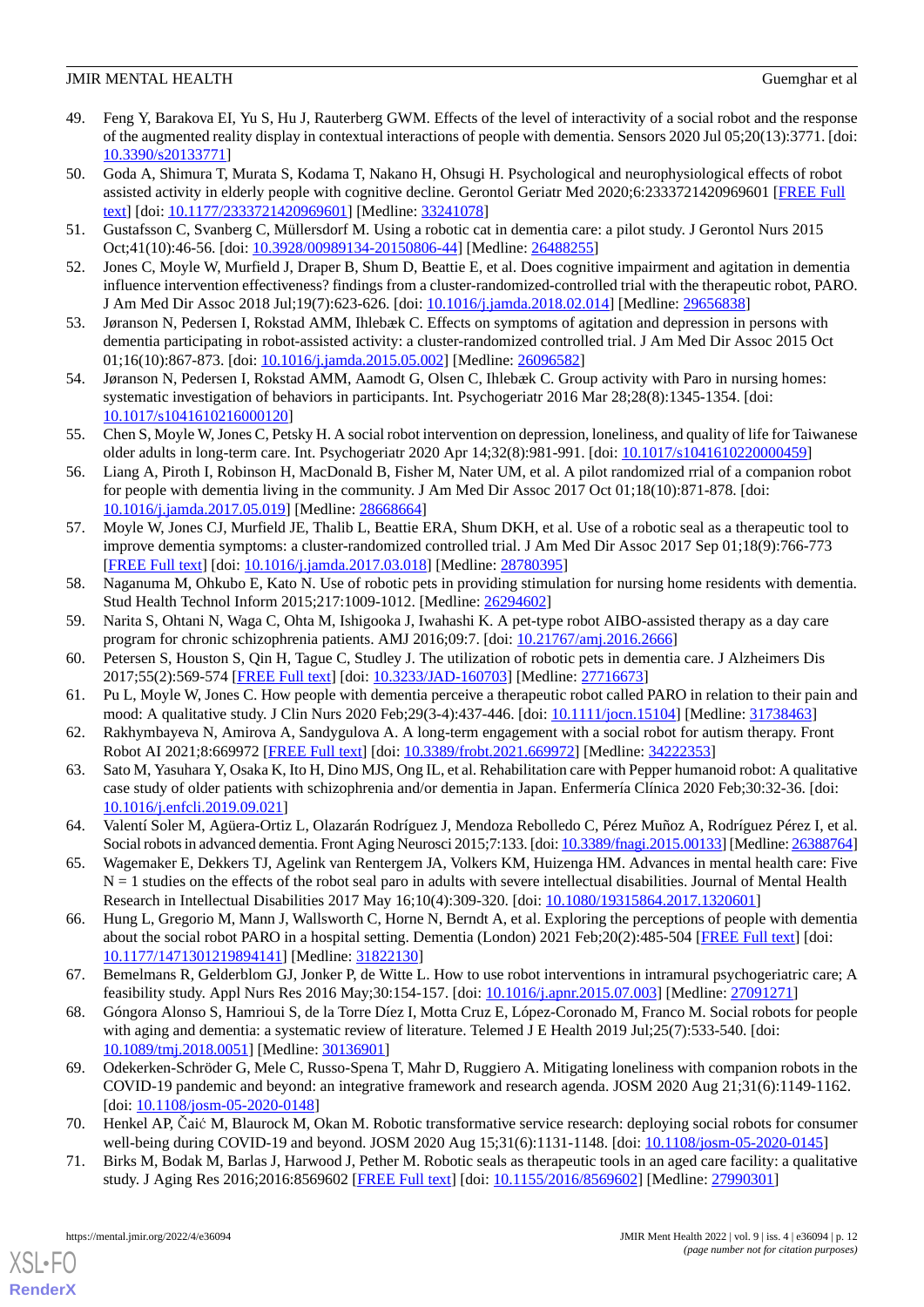- <span id="page-12-0"></span>72. Niemelä M, Määttä H, Ylikauppila M. Expectations and experiences of adopting robots in elderly care in Finland. 2016 Presented at: 4th International Conference on Serviceology; September 6-8; Tokyo, Japan URL: [https://cris.vtt.fi/ws/](https://cris.vtt.fi/ws/portalfiles/portal/19514418/OA_Expectations_and_experiences_of_adopting_robots_in.pdf) [portalfiles/portal/19514418/OA\\_Expectations\\_and\\_experiences\\_of\\_adopting\\_robots\\_in.pdf](https://cris.vtt.fi/ws/portalfiles/portal/19514418/OA_Expectations_and_experiences_of_adopting_robots_in.pdf)
- <span id="page-12-1"></span>73. Kolstad M, Yamaguchi N, Babic A, Nishihara Y. Integrating socially assistive robots into Japanese nursing care. Stud Health Technol Inform 2020 Jun 26;272:183-186. [doi: [10.3233/SHTI200524](http://dx.doi.org/10.3233/SHTI200524)] [Medline: [32604631\]](http://www.ncbi.nlm.nih.gov/entrez/query.fcgi?cmd=Retrieve&db=PubMed&list_uids=32604631&dopt=Abstract)
- 74. Melkas H, Hennala L, Pekkarinen S, Kyrki V. Impacts of robot implementation on care personnel and clients in elderly-care institutions. Int J Med Inform 2020 Feb;134:104041 [[FREE Full text](https://linkinghub.elsevier.com/retrieve/pii/S1386-5056(19)30049-8)] [doi: [10.1016/j.ijmedinf.2019.104041](http://dx.doi.org/10.1016/j.ijmedinf.2019.104041)] [Medline: [31838291](http://www.ncbi.nlm.nih.gov/entrez/query.fcgi?cmd=Retrieve&db=PubMed&list_uids=31838291&dopt=Abstract)]
- <span id="page-12-2"></span>75. Pike J, Picking R, Cunningham S. Robot companion cats for people at home with dementia: A qualitative case study on companotics. Dementia (London) 2021 May;20(4):1300-1318. [doi: [10.1177/1471301220932780\]](http://dx.doi.org/10.1177/1471301220932780) [Medline: [32668978](http://www.ncbi.nlm.nih.gov/entrez/query.fcgi?cmd=Retrieve&db=PubMed&list_uids=32668978&dopt=Abstract)]
- <span id="page-12-3"></span>76. Portugal D, Alvito P, Christodoulou E, Samaras G, Dias J. A study on the deployment of a service robot in an elderly care center. Int J of Soc Robotics 2018 Nov 10;11(2):317-341. [doi: [10.1007/s12369-018-0492-5\]](http://dx.doi.org/10.1007/s12369-018-0492-5)
- <span id="page-12-4"></span>77. Koh WQ, Felding SA, Budak KB, Toomey E, Casey D. Barriers and facilitators to the implementation of social robots for older adults and people with dementia: a scoping review. BMC Geriatr 2021 Jun 09;21(1):351 [\[FREE Full text\]](https://bmcgeriatr.biomedcentral.com/articles/10.1186/s12877-021-02277-9) [doi: [10.1186/s12877-021-02277-9\]](http://dx.doi.org/10.1186/s12877-021-02277-9) [Medline: [34107876\]](http://www.ncbi.nlm.nih.gov/entrez/query.fcgi?cmd=Retrieve&db=PubMed&list_uids=34107876&dopt=Abstract)
- <span id="page-12-5"></span>78. Lima MR, Wairagkar M, Natarajan N, Vaitheswaran S, Vaidyanathan R. Robotic telemedicine for mental health: a multimodal approach to improve human-robot engagement. Front Robot AI 2021;8:618866 [[FREE Full text\]](https://doi.org/10.3389/frobt.2021.618866) [doi: [10.3389/frobt.2021.618866](http://dx.doi.org/10.3389/frobt.2021.618866)] [Medline: [33816568](http://www.ncbi.nlm.nih.gov/entrez/query.fcgi?cmd=Retrieve&db=PubMed&list_uids=33816568&dopt=Abstract)]
- <span id="page-12-6"></span>79. Rathbone AL, Prescott J. The use of mobile apps and SMS messaging as physical and mental health interventions: systematic review. J Med Internet Res 2017 Aug 24;19(8):e295 [[FREE Full text](https://www.jmir.org/2017/8/e295/)] [doi: [10.2196/jmir.7740](http://dx.doi.org/10.2196/jmir.7740)] [Medline: [28838887\]](http://www.ncbi.nlm.nih.gov/entrez/query.fcgi?cmd=Retrieve&db=PubMed&list_uids=28838887&dopt=Abstract)
- <span id="page-12-7"></span>80. Fiske A, Henningsen P, Buyx A. Your robot therapist will see you now: ethical implications of embodied artificial intelligence in psychiatry, Psychology, and Psychotherapy. J Med Internet Res 2019 May 09;21(5):e13216 [\[FREE Full text](https://www.jmir.org/2019/5/e13216/)] [doi: [10.2196/13216\]](http://dx.doi.org/10.2196/13216) [Medline: [31094356\]](http://www.ncbi.nlm.nih.gov/entrez/query.fcgi?cmd=Retrieve&db=PubMed&list_uids=31094356&dopt=Abstract)
- <span id="page-12-8"></span>81. Depression and other common mental disorders: global health estimates. World Health Organization. URL: [https://apps.](https://apps.who.int/iris/handle/10665/254610) [who.int/iris/handle/10665/254610](https://apps.who.int/iris/handle/10665/254610) [accessed 2022-03-13]
- <span id="page-12-9"></span>82. Mental disorders - Level 2 cause. Global Health Metrics. 2020 Oct. URL: [https://www.thelancet.com/pb-assets/Lancet/](https://www.thelancet.com/pb-assets/Lancet/gbd/summaries/diseases/mental-disorders.pdf) [gbd/summaries/diseases/mental-disorders.pdf](https://www.thelancet.com/pb-assets/Lancet/gbd/summaries/diseases/mental-disorders.pdf) [accessed 2022-04-12]
- 83. Rehm J, Shield KD. Global burden of disease and the impact of mental and addictive disorders. Curr Psychiatry Rep 2019 Feb 07;21(2):10. [doi: [10.1007/s11920-019-0997-0\]](http://dx.doi.org/10.1007/s11920-019-0997-0) [Medline: [30729322\]](http://www.ncbi.nlm.nih.gov/entrez/query.fcgi?cmd=Retrieve&db=PubMed&list_uids=30729322&dopt=Abstract)
- 84. Chisholm D, Sweeny K, Sheehan P, Rasmussen B, Smit F, Cuijpers P, et al. Scaling-up treatment of depression and anxiety: a global return on investment analysis. The Lancet Psychiatry 2016 May;3(5):415-424. [doi: [10.1016/S2215-0366\(16\)30024-4](http://dx.doi.org/10.1016/S2215-0366(16)30024-4)]

# **Abbreviations**

**ASD:** autism spectrum disorder **CFIR:** Consolidated Framework for Implementation Research **EPOC:** Effective Practice and Organization of Care **PRISMA-ScR:** Preferred Reporting Items for Systematic Reviews and Meta-Analyses extension for Scoping Reviews **SAR:** socially assistive robot

*Edited by J Torous, G Eysenbach; submitted 31.12.21; peer-reviewed by M Franco-Martin, B Teachman, M Franco; comments to author 26.02.22; revised version received 21.03.22; accepted 25.03.22; published 19.04.22*

*Please cite as:*

*Guemghar I, Pires de Oliveira Padilha P, Abdel-Baki A, Jutras-Aswad D, Paquette J, Pomey MP Social Robot Interventions in Mental Health Care and Their Outcomes, Barriers, and Facilitators: Scoping Review JMIR Ment Health 2022;9(4):e36094 URL: <https://mental.jmir.org/2022/4/e36094> doi: [10.2196/36094](http://dx.doi.org/10.2196/36094) PMID:*

©Imane Guemghar, Paula Pires de Oliveira Padilha, Amal Abdel-Baki, Didier Jutras-Aswad, Jesseca Paquette, Marie-Pascale Pomey. Originally published in JMIR Mental Health (https://mental.jmir.org), 19.04.2022. This is an open-access article distributed under the terms of the Creative Commons Attribution License (https://creativecommons.org/licenses/by/4.0/), which permits unrestricted use, distribution, and reproduction in any medium, provided the original work, first published in JMIR Mental Health,